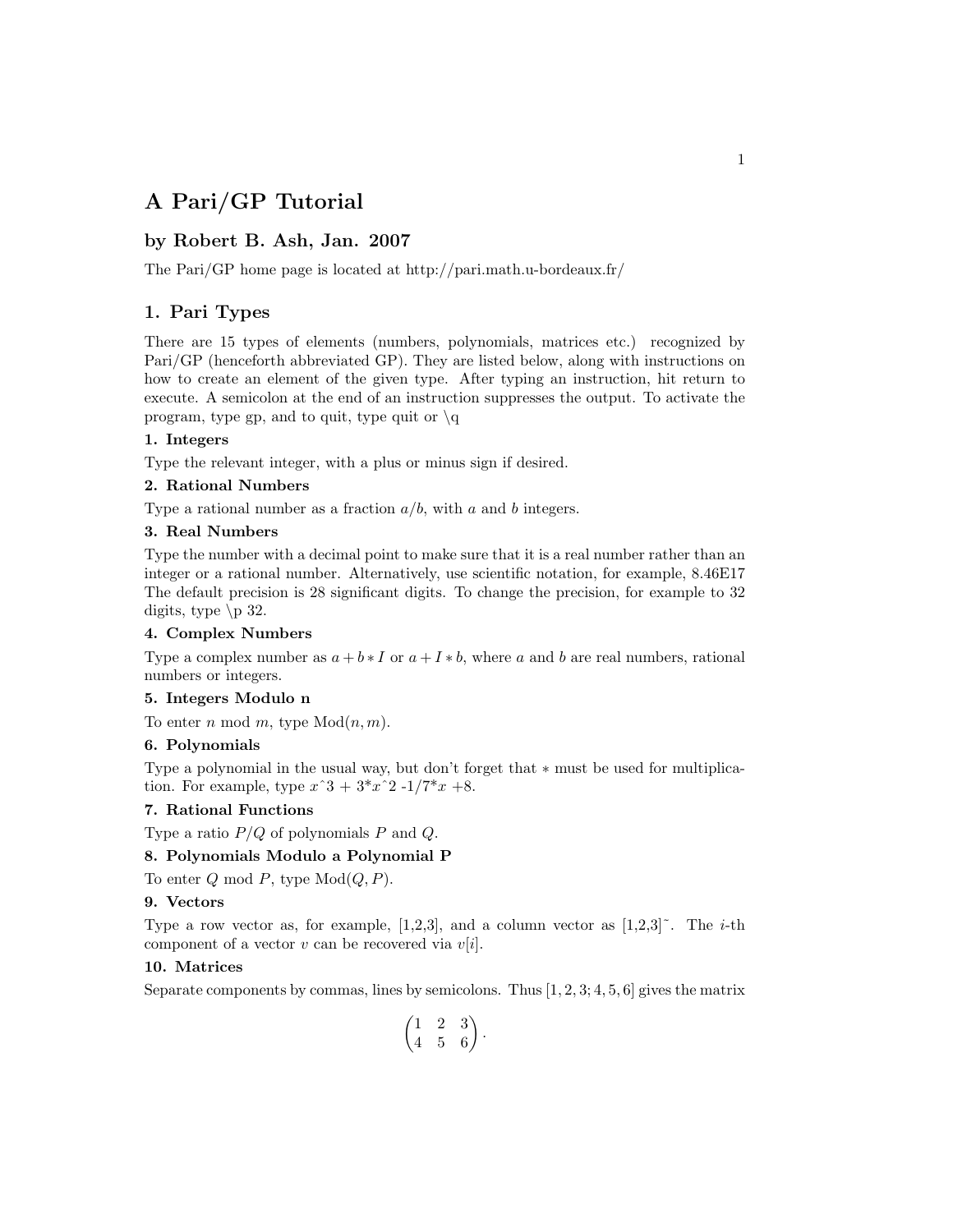### **11. Lists**

*L*=listcreate(4) creates an empty list of (maximum) length 4. Then listput(*L,a,1*) sets the first entry of *L* to *a*. Similarly, after listput(*L*, *b*, 2), listput(*L*, *c*, 3), and listput(*L*, *d*, 4), we have  $L = [a, b, c, d]$ . To recover the third entry, type  $L[3]$ , just as with a row vector.

## **12. Strings**

A string is any sequence of symbols. It is identified by enclosing it in quotation marks. For example,  $s =$  "The following sequence is exact".

**13. Power Series and Laurent Series with Finitely Many Negative Powers** We can truncate the series at any point. For example,

$$
\frac{4 * z^3 + 3 * z^2 + 2 * z + 1}{z^2} + O(z^2)
$$

will produce the output

$$
z^{-2} + 2 \cdot z^{-1} + 3 + 4 \cdot z + O(z^2)
$$

GP will stop computing a Taylor or Laurent series at  $O(x^{16})$ . To change the series precision to something else, type, for example,  $\ps 19$ 

#### **14. p-adic Numbers**

The syntax is similar to  $#13$ . For example,  $905/7 + O(7^3)$  will produce output

$$
2 * 7^{-1} + 3 + 4 * 7 + 2 * 7^2 + O(7^3)
$$

We can find the expansion of any integer in any base. For example, to find the base  $6$ expansion of 86, type  $86 + O(6^3)$  (or  $86 + O(6^r)$ ,  $r > 3$ ), to get  $2 + 2 * 6 + 2 * 6^2 + O(6^3)$ . Replacing  $O(6^3)$  by  $O(6^2)$  will truncate the expansion.

#### **15. Quadratic Numbers (Elements of a Quadratic Number Field)**

If the number field is  $\mathbb{Q}(\sqrt{m})$ , then there is a canonical integral basis  $(1, w)$ , as follows. If the number field is  $\mathbb{Q}(\sqrt{m})$ , then there is a canonical integral basis  $(1, w)$ , as follows.<br>If the discriminant *d* is congruent to 0 mod 4, then  $w = \sqrt{m} = \sqrt{d}/2$  and  $d = 4m$ . If *d* is if the discriminant *a* is congruent to 0 mod 4, then  $w = \sqrt{m} = \sqrt{a}/2$  and  $a = 4m$ . If *a* is congruent to 1 mod 4, then  $w = (1 + \sqrt{m})/2 = (1 + \sqrt{d})/2$  and  $d = m$ . Therefore  $m \equiv 1$ mod 4, so the first case corresponds to  $m \neq 1$  mod 4. This allows a quadratic number field to be identified by its discriminant  $d$ , and this is what GP does via the instruction  $w = \text{quadgen}(d)$ . You might as well use *w* in this instruction, because GP will change anything you write to *w*. The general element of the quadratic number field is written as  $x + y * w$  with *x* and *y* integers.

#### **Some general advice**

It is very convenient to name objects. If you are working with the polynomial  $x^2 +$  $3 * x + 4$ , type f=x<sup> $\hat{ }2+3*x+4$ , and then you can use *f* in any computation.</sup>

Creating functions is easy. Type  $f(x) = x^2 + 3*x + 4$ , and then  $f(2)$  will return 4+6+4=14. Similarly for functions of several variables.

There are some reserved symbols that cannot be used as variable names. They include *I* (the square root of -1), Pi  $(3.14159...)$ , and *O* (big oh). Also, if you create a function called  $g$ , you cannot use  $g$  as a variable name.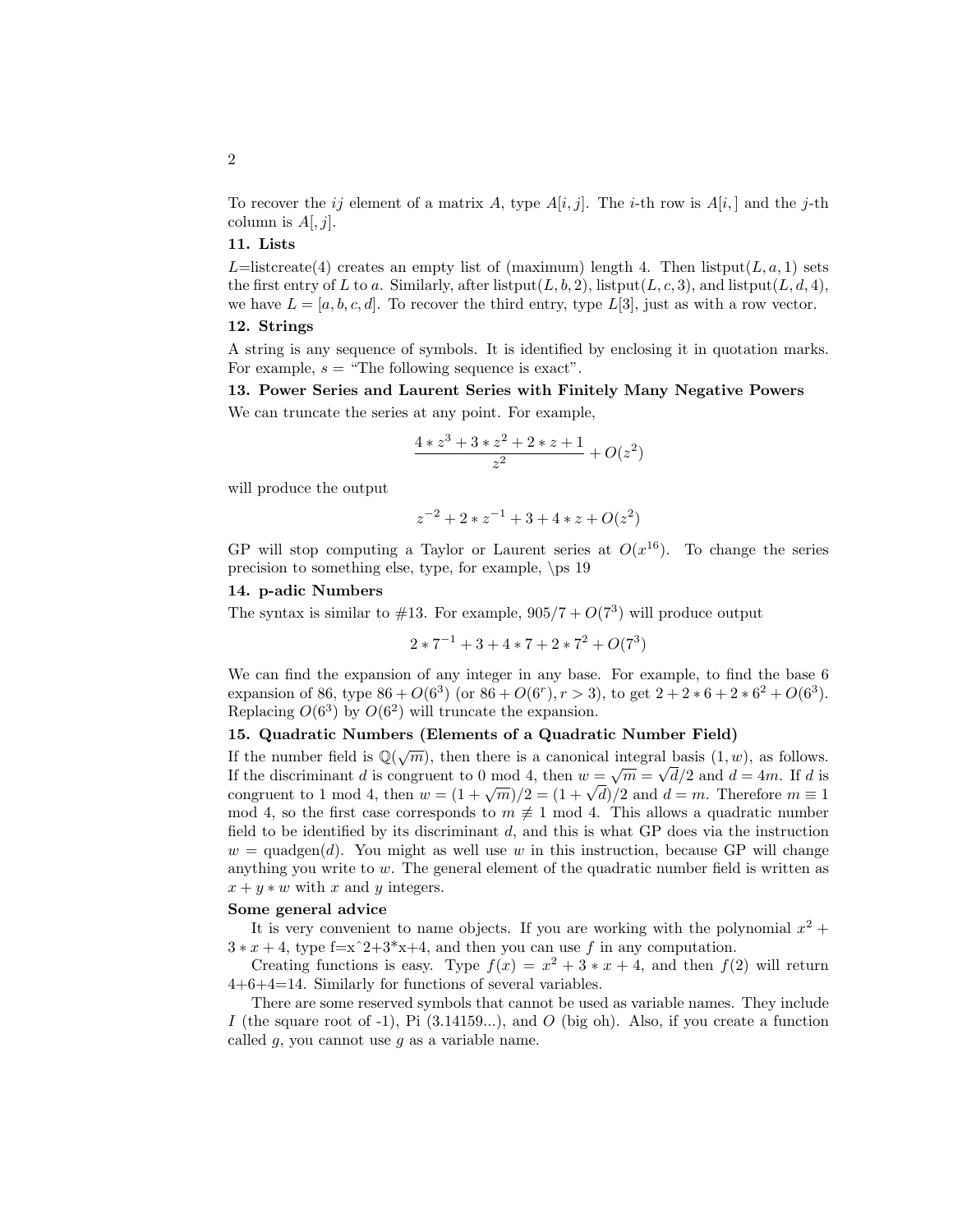Several expressions can be combined on a single line by separating them with semicolons.

Typing  $\#$  activates a toggle switch that turns the timer on and off. Typing  $\# \#$  prints the time taken by the latest computation.

To redefine a variable s, first type  $\textbf{kill}(s)$ . To kill a function f, kill all of its variables and then type kill (*f*).

Outputs are numbered  $\%1,\%2,...$  It is quite legal in a computation to use  $\%n$  as an abbreviation for the *n*-th output. Also,% with no number attached refers to the immediately preceding output.

To display an output, use the **print** command. For example, if  $x = 3$ , the command print( $2 * x + 1$ ) will display the answer 7. If you want to call the output *y*, type print(" $y =$ ",  $2 * x + 1$ ). Then  $y = 7$  will be displayed.

The Boolean comparison operators are

```
< less than
> greater than
```
- *<*= less than or equal to
- *>*= greater than or equal to
- $=$  equal
- $!=$  unequal

## **2. Transcendental and Other Nonrational Functions**

Here is a list of many commonly used functions.

**abs(x)** is the usual absolute value on  $\mathbb{R}$  or  $\mathbb{C}$ 

**acos(x)** is arc cos *x*

**acosh(x)** is arc cosh *x*

**agm(x,y)** is the arithmetic-geometric mean of *x* and *y*. Start with  $a_0 = x, b_0 = y$  and define  $a_n$  and  $b_n$  recursively by  $a_{n+1} = (a_n + b_n)/2$  and  $b_{n+1} = \sqrt{a_n b_n}$ . Then  $a_n$  and  $b_n$ will converge to a common limit agm(*x, y*).

**arg(x)** is the argument of the complex number *x*, taken in  $(-\pi, \pi]$ .

 $\sin(x)$  is arc sin *x* 

 $a\sinh(x)$  is arc sinh *x* 

**atan(x)** is arc tan *x*

**atanh(x)** is arc tanh  $x$ 

**bernfrac(n)** gives the *n*-th Bernoulli number  $B_n$  (as a rational number)

**bernvec(m)** gives a vector whose components are the Bernoulli numbers  $B_0, B_2, B_4, \ldots, B_{2n}$ 

**ceil(x)** is the ceiling of *x*, the least integer greater than or equal to *x*.

**conj(x)** is the complex conjugate of *x*.

 $cos(x)$  is the cosine of *x*.

 $cosh(x)$  is the hyperbolic cosine of x.

**cotan(x)** is the cotangent of *x*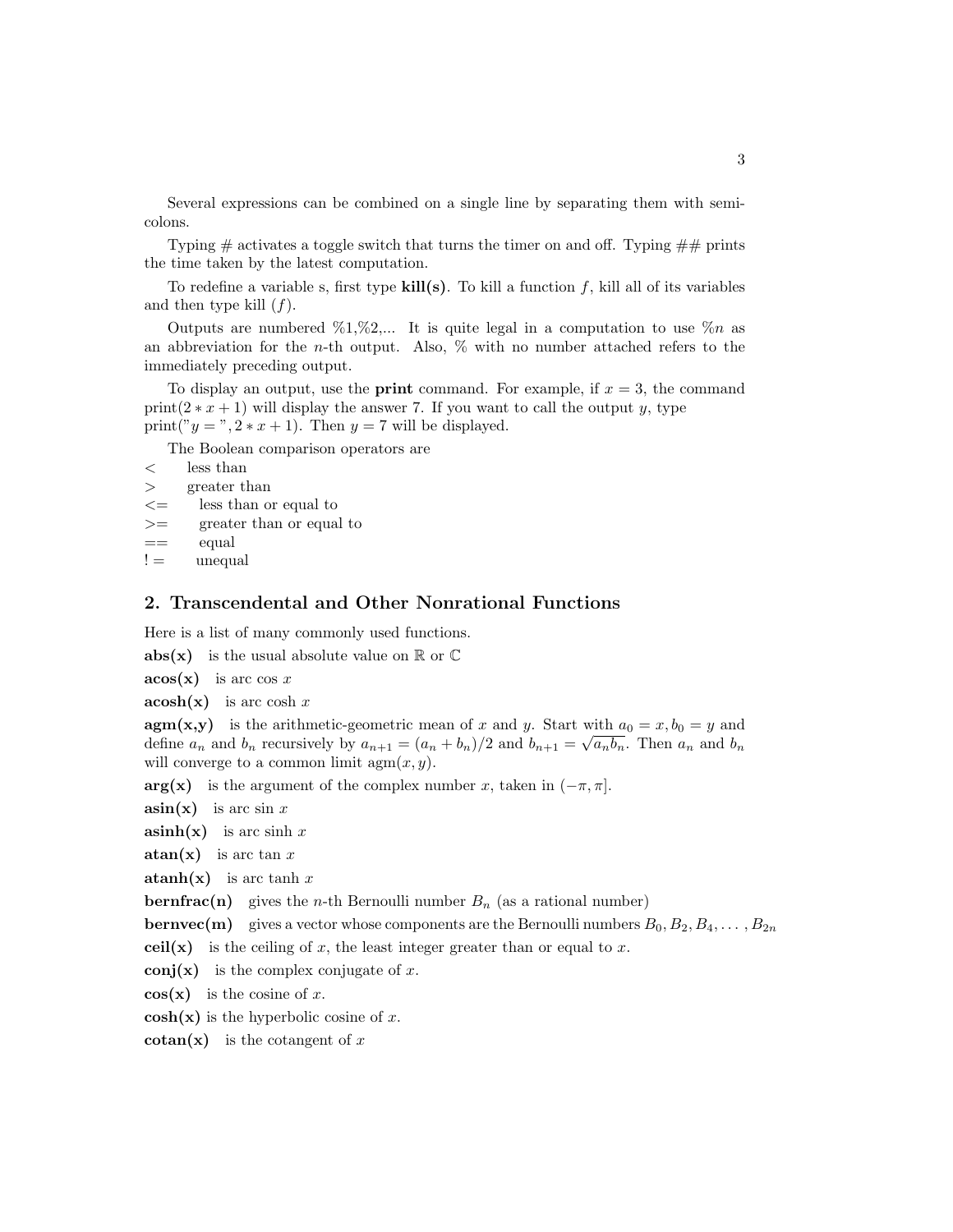**dilog(x)** is the special case  $m = 2$  of **polylog(m,x)**; see below.

**eint1(x)** is  $\int_x^{\infty} (e^{-t}/t) dt$ 

**eint1(x,n)** is a vector whose *n* components are eint1( $mx$ )*, m* = 1*,...*, *n* 

**erfc(x)** is the complementary error function  $\left(2/\sqrt{\pi}\right) \int_x^{\infty} e^{-t^2} dt$ 

 $\exp(x)$  is the exponential function

**floor(x)** is the floor of *x*, the greatest integer less than or equal to *x* 

**frac(x)** is the fractional part of *x*, that is,  $x-\text{floor}(x)$ 

**gamma(x)** is the gamma function  $\Gamma(x)$ 

**gammah(x)** is  $\Gamma(x + \frac{1}{2})$ . It is much faster than gamma $(x + \frac{1}{2})$ 

**imag(x)** is the imaginary part of *x*

**log(x)** is the natural logarithm

 $max(x,y)$  is the maximum of *x* and *y* 

 $\min(x,y)$  is the minimum of *x* and *y* 

To find the maximum or minimum of the components of a vector,use the commands **vecmax(v)** and **vecmin(v)**

**norm(x)** is the product of  $x$  and its conjugates

**polylog(m,x)** is the analytic continuation of  $\text{Li}_m(x) = \sum_{n=1}^{\infty} x^n/n^m$ 

**psi(x)** is the logarithmic derivative  $\psi(x) = \Gamma'(x)/\Gamma(x)$  of the gamma function

**random(N)** generates a random integer between 0 and  $N-1$ 

**real(x)** is the real part of  $x$ . If  $x$  is a quadratic number, this gives the coefficient of 1 with respect to the canonical integral basis  $\{1, w\}$ . The coefficient of *w* is obtained via  $\text{imag}(x)$ 

**sign(x)** is 1 if  $x > 0$ , −1 if  $x < 0$ , and 0 if  $x = 0$ 

 $\sin(x)$  is the sine of x

**sinh(x)** is the hyperbolic sine of *x*

 $\textbf{simply}(x)$  will cancel common factors and change the type of an object when appropriate. For example, the complex number zero will be changed to the integer zero if the command expects an integer.

**sqr(x)** is the same as  $x^2$ , the square of x

**sqrt(x)** is the principal branch (angle in  $(-\pi, \pi]$ ) of the square root of *x* 

 $tan(x)$  is the tangent of x

**tanh(x)** is the hyperbolic tangent of  $x$ 

**truncate(x)** chops everything after the decimal point. For power series or  $p$ -adic numbers, it chops  $O(x^k)$  or  $O(p^k)$ 

**zeta(s)** is the Riemann zeta function

For *n*-th roots, a direct approach will work. For example, typing  $2^{\degree}(1/5)$  will return the positive 5-th root of 2. For a primitive 5-th root of unity, type  $\exp(2*Pi*I/5)$ . There is a fancier method using  $sqrt(x,k)$ , which gives the principal branch of the *k*-th root of x. For example, sqrtn $(1.0,5)$  will return 1.00000.... If you want a primitive fifth root of unity, type sqrtn $(1.0,5,\&z)$  [or sqrtn $(1,5,\&z)$ ]. GP will still return 1.00000... [or 1], but now typing *z* will give a primitive root, and all the roots can be found via  $z^2$ ,  $z^3$  and  $z^4$ .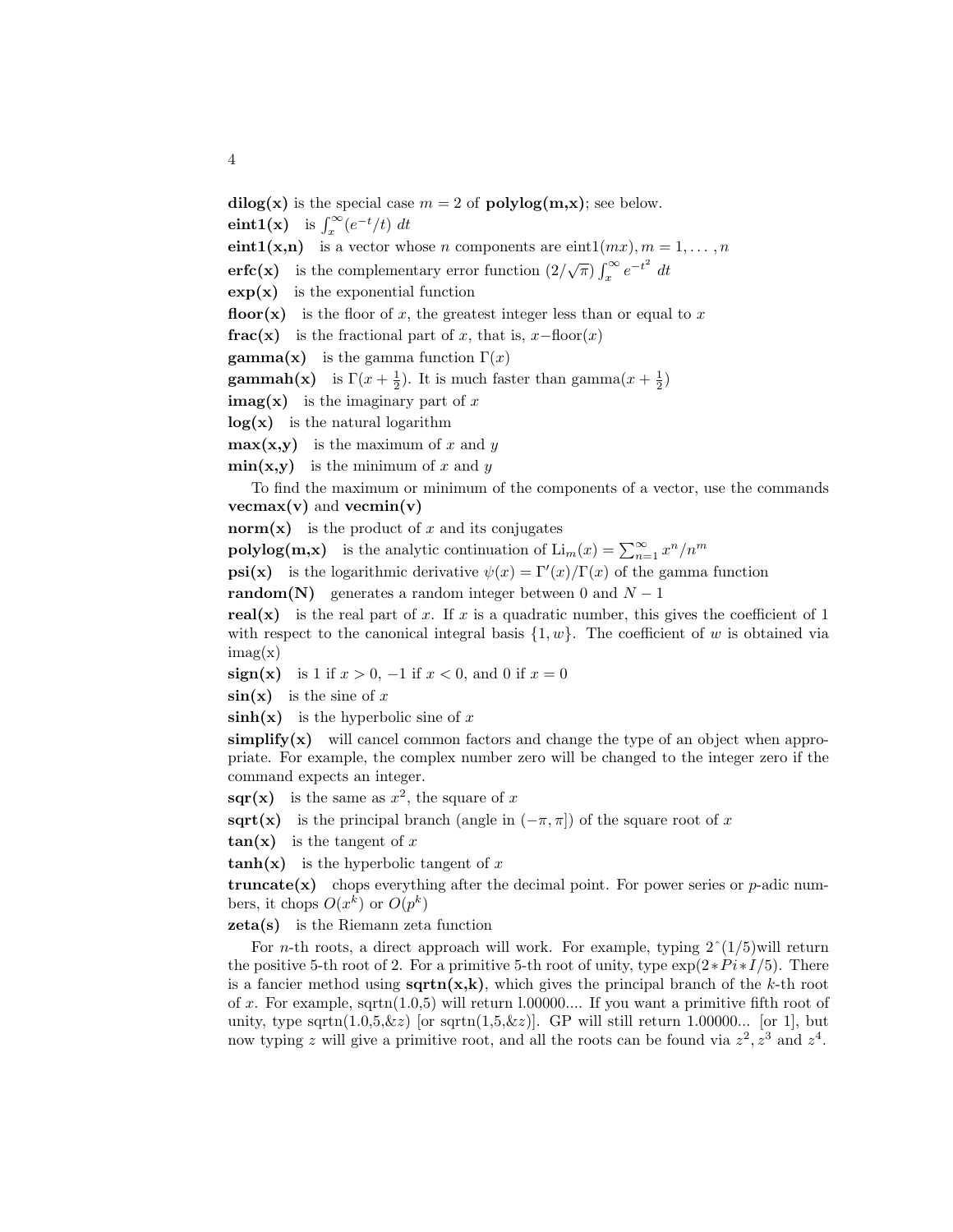### **3. Arithmetic Functions**

We now begin to do number theory. As an interesting example, we look at the problem of expressing an integer in binary and other bases. (Also see the discussion of *p*-adic numbers in Section 1.) Binary expansions are nice; if x is an integer, just type **binary(x)**. For example,  $b = \text{binary}(142)$  yields [1,0,0,0,1,1,1,0]. But what if we want base 4? Here is a "workaround". Type  $c = 142 + O(4^k)$  where any  $k \ge 4$  will do (we must have  $4^k \ge 142$ ). The output is  $2 + 3 * 4 + 2 * 4^3 + O(4^k)$ , which displays the desired base 4 expansion. Converting from base 4 back to decimal is accomplished via  $d=truncated(c)$ , which chops away the  $O(4^k)$  and sums the series to get 142.

Let's do a very quick refresher on continued fractions. The Euclidean algorithm for dividing 41 by 18 looks like this:

$$
41 = 2 \times 18 + 5
$$
  
\n
$$
18 = 3 \times 5 + 3
$$
  
\n
$$
5 = 1 \times 3 + 2
$$
  
\n
$$
3 = 1 \times 2 + 1
$$
  
\n
$$
2 = 2 \times 1 + 0
$$

The corresponding continued fraction expansion is obtained from the column immediately to the right of the equals sign, traversed from top to bottom. We have

$$
\frac{41}{18} = 2 + \frac{1}{3 + \frac{1}{1 + \frac{1}{1 + \frac{1}{2}}}}
$$

which is abbreviated

$$
2 + \frac{1}{3+} \frac{1}{1+} \frac{1}{1+} \frac{1}{2}
$$

or [2,3,1,1,2]. Note that division of 18 by 41 begins with  $18 = 0 \times 41 + 18$  and then proceeds as above. Thus  $18/41 = [0, 2, 3, 1, 1, 2]$ .

If  $x = 41/18$ , the command **contfrac(x)** gives the continued fraction expansion of *x*, namely [2*,* 3*,* 1*,* 1*,* 2].

If  $x = [a_0, a_1, \ldots, a_n]$  is a finite continued fraction, the convergents  $p_i/q_i, 0 \le i \le n$ , of *x* are the successive continued fractions  $[a_0], [a_0, a_1], \ldots, [a_0, \ldots, a_n]$ . The  $p_i$  and  $q_i$  can be computed recursively by

$$
p_m = a_m p_{m-1} + p_{m-2}, \quad q_m = a_m q_{m-1} + q_{m-2}
$$

with initial conditions  $p_0 = a_0$ ,  $q_0 = 1$ ,  $p_1 = a_1a_0 + 1$ ,  $q_1 = a_1$ . The command **contfracpnqn(x)** will return a 2 by 2 matrix whose first column is  $(p_n, q_n)$  and whose second column is  $(p_{n-1}, q_{n-1})$ . With  $x = [2, 3, 1, 1, 2]$  we get  $p_4 = 41, q_4 = 18, p_3 = 12$ 16*, q*<sub>3</sub> = 7. Thus  $p_4/q_4 = 41/18$  and  $p_3/q_3 = 16/7 = [2, 3, 1, 1].$ 

The instruction **contfrac(x,l)** will give an approximation to *x* based on *l* convergents. For example, contrac( $41/18,3$ ) returns [2,4], which is the same as [2,3,1] (write out the expansion and check that the 3 and 1 can be added).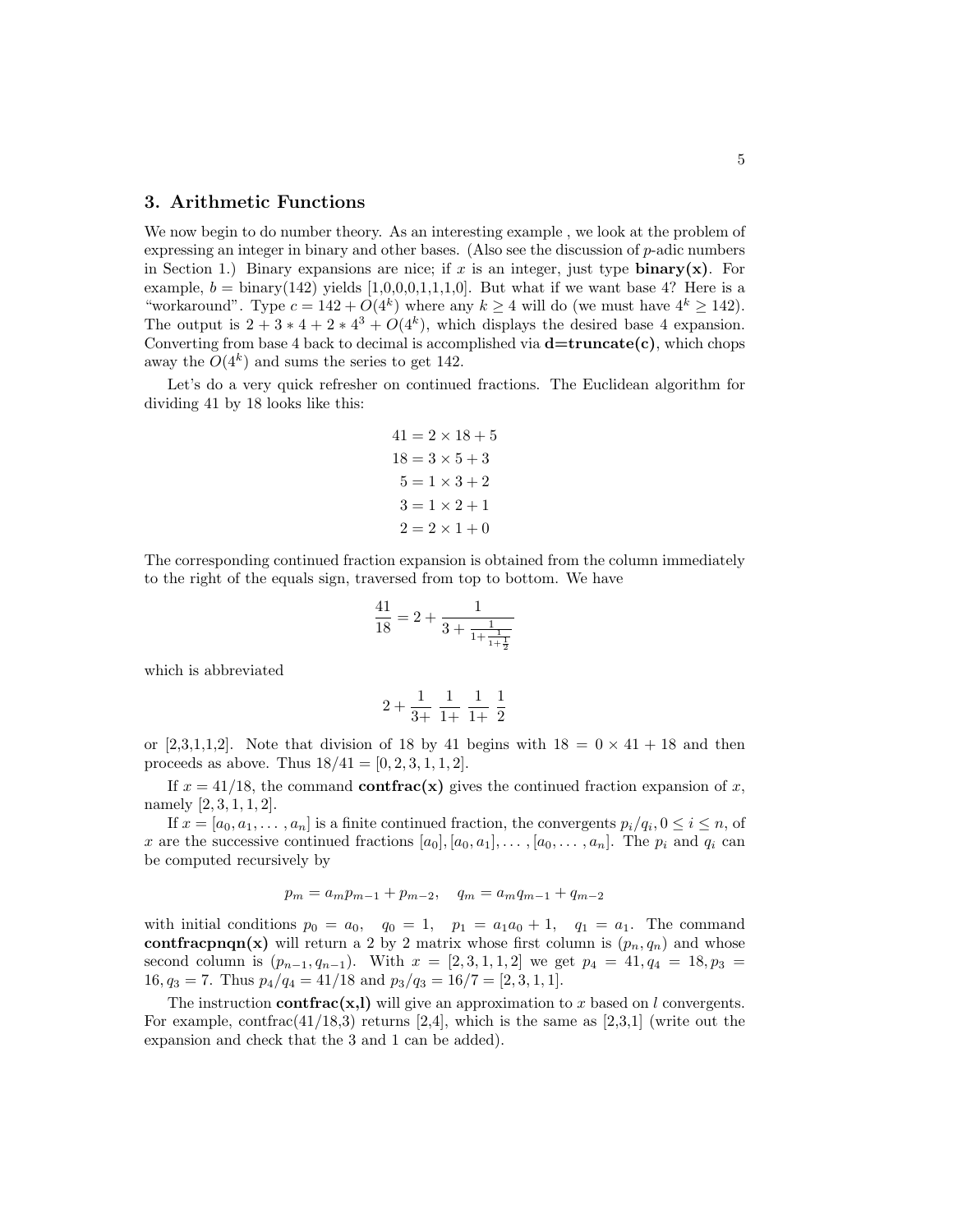The continued fraction expansion of an irrational number is infinite, but when the The continued fraction expansion of an irrational number is infinite, but when the irrational number is  $\sqrt{N}$ , there are very useful properties of periodicity and symmetry. We will illustrate with two examples. The continued fraction expansion of  $\sqrt{21}$  is written as

$$
\sqrt{21} = 4, \overline{1, 1, 2, 1, 1, 8}
$$

The sequence under the overbar repeats periodically, so the complete expansion is

$$
\sqrt{21} = [4, 1, 1, 2, 1, 1, 8, 1, 1, 2, 1, 1, 8, 1, 1, 2, 1, 1, 8, \dots]
$$

as can be verified by the instruction contrac( $sqrt(21)$ ). The periodic sequence always ends with twice the initial number. In this case, we have  $8 = 4 \times 2$ . The general pattern is

$$
[a_0, a_1, \ldots, a_n, 2a_0, a_1, \ldots, a_n, 2a_0, a_1, \ldots, a_n, 2a_0, \ldots]
$$

where the segment  $a_1, \ldots, a_n$  is symmetrical about its midpoint. If *n* is odd, then the *n*-th convergent gives a minimal solution of Pell's equation. In our case,  $n = 5$  and the command contfracpnqn([4,1,1,2,1,1]) returns  $p_n/q_n = 55/12$ . And indeed we have

$$
p_n^2 - Nq_n^2 = (55)^2 - 21(12)^2 = 3025 - 3024 = 1
$$

Now consider

$$
\sqrt{29} = 5; 2, 1, 1, 2, 10
$$

which is an abbreviation of  $5, \overline{2, 1, 1, 2, 10}$ . Proceeding as in the first example, we apply the instruction contfracpnqn( $[5,2,1,1,2]$ ) to get the fourth convergent 70/13. We compute  $(70)^2 - 29(13)^2 = -1$ , not 1. In order to solve Pell's equation, we must go to the second period, specifically to position  $2n + 1$ . In this case  $n = 4, 2n + 1 = 9$ , so the appropriate command is contracpnqn( $[5,2,1,1,2,10,2,1,1,2]$ ). The program returns 9801/1820, and  $(9801)^2 - 29(1820)^2 = 1.$ 

A comment on what to do if the symmetrical segment is missing. For example,  $\sqrt{2}$  $1; 2 = [1, 2, 2, 2, \ldots]$ . We have  $n = 0$ , which is even, so for Pell's equation we go to the second period  $[1,2]=1+1/2=3/2$ . As expected, we get  $3^2 - 2(2^2) = 1$ . Going back to the first period, we have  $[1]=1/1$ , with  $1^2-2(1^2)=-1$ .

Here are some arithmetic commands. Unless otherwise specified, the arguments accepted are integers and polynomials (if the command makes sense for polynomials).

**bestappr(x,k)** gives the best rational approximation to the real number x by a rational number with denominator at most *k*.

**bezout(x,y)** returns *u, v, d* such that  $u * x + v * y = d$ , where *d* is the greatest common divisor of  $x$  and  $y$ , and  $u$  and  $v$  are, according to the manual, minimal in a natural sense. (This may mean the  $u$  and  $v$  found by the Euclidean algorithm.) For example bezout(123,54) returns  $[-7, 16, 3]$ , and we have  $-7 * 123 + 16 * 54 = 3$ .

**bigomega(x)** returns the number of prime divisors of  $|x|$ , counting multiplicity. Thus bigomega(392) = 5 because  $392 = 2^3 \times 7^2$ , so the sum of the exponents is 5.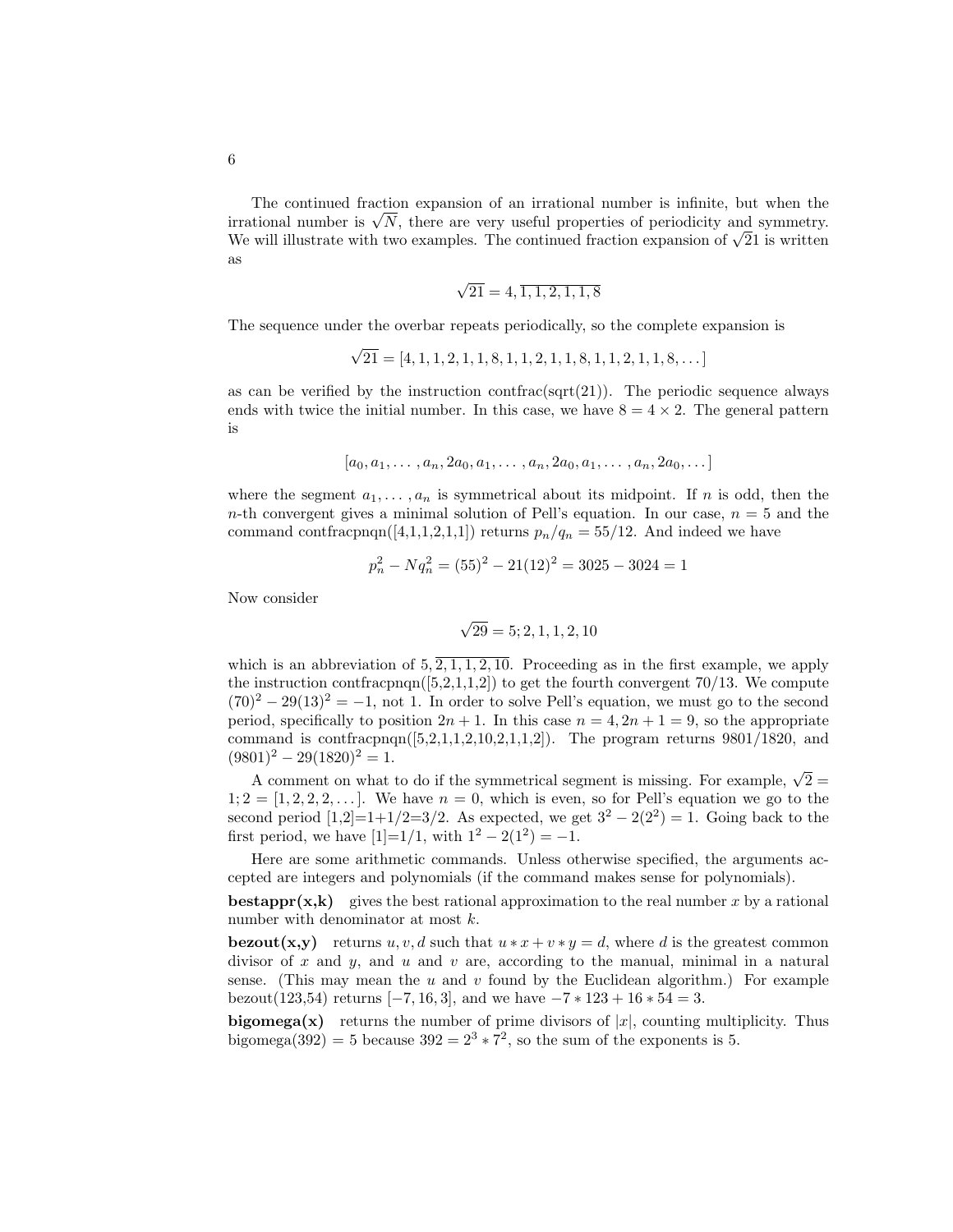**binary(x)** computes the binary expansion of  $x$ , as noted earlier.

**binomial(x,y)** is  $\binom{x}{y}$ , where *y* is an integer but *x* can be a real or even a complex number. The general definition is  $\binom{x}{y} = x(x-1)\cdots(x-y+1)/y!$ 

**chinese(x,y)** gives the following output. If  $x = Mod(a, m)$  and  $y = Mod(b, n)$ , then the program returns *z* such that  $z \equiv a \mod m$  and  $z \equiv b \mod n$ . Thus if  $x = 3 \mod 5$  and  $y = 6 \mod 7$ , then the output is 13 mod 35. Even if the moduli are not relatively prime, GP will attempt to find a solution, and will give an error message if no solution exists. If there are more than two simultaneous congruences, they can be handled by a workaround. If  $z = Mod(c, p)$ , we can let  $w = \text{chinese}(x, y)$  and then compute chinese $(z, w)$ . A more systematic and general method will be given in the section on linear algebra. See the command **matsolvemod**.

**content(x)** returns the greatest common divisor of the coefficients of a polynomial. If x is a rational function, the output is the ratio of the contents of numerator and denominator. If  $x$  is a vector or matrix, the result is the gcd of all the entries. If  $x$  is a scalar, the output is simply  $x$ .

**core(x)**: If  $n = cm^2$  where *c* is square-free, then core(*n*) = *c*. Thus *c* is the product of the distinct prime factors that appear an odd number of times in the prime factorization of *n*. In particular, if *n* is square-free, then  $\text{core}(n) = n$ .

**divisors** $(x)$  returns the vector of divisors of *x*, in increasing order.

divrem(x,y) gives the Euclidean quotient and remainder. The remainder is always nonnegative. Thus divrem(346,24) returns [14,10]˜, and 346 = 14 ∗ 24+10; divrem(−346*,* 24) returns  $[-15, 14]^\sim$ , and  $-346 = -15 \times 24 + 14$ .

**eulerphi(n)** computes the Euler phi function  $\varphi(n)$ .

**factor(x)** factors the integer or polynomial x. However, if x is an integer  $n$ , it is faster to use  $factorint(n)$ . The output gives all prime factors, with multiplicity. For example,  $factor(x^3 + 13/2 * x^2 + 12 * x + 9/2)$  returns  $[x + 3 \ 2]$  and  $[2x + 1 \ 1]$ . The factorization is  $(x+3)^2 * (2x+1)$ . Thus GP will multiply by the least common denominator and then factor the resulting polynomial.

 $\textbf{factorial}(\mathbf{x})$  is *x*!, regarded as a real number. To treat the factorial as an integer, type **x!**.

**factormod(f,p))** will factor a polynomial in  $\mathbb{Z}[x]$  modulo the prime p. Possibly faster is **factorcantor(f,p)**. In either case, GP will divide by the leading coefficient and factor the resulting monic polynomial. For example, if  $g = x^3 + 7 * x^2 + 15 * x + 9$ , then factormod(g,11) will return the factorization  $(x + 1)(x + 3)^2$ . Factormod(g,2) will return  $(x+1)^3$ .

**factormod(f,p,1)** returns only the degrees of the irreducible polynomial factors. Thus if  $p(x)$  is of degree 2 and  $p(x)$ <sup>5</sup> appears in the factorization, the contribution to the output will be [2 5]

**fibonacci(n)** gives the *n*-th fibonacci number.

**ffinit(p,n,w)** finds a monic irreducible polynomial of degree *n* over the finite field  $\mathbb{F}_p$ . For example,  $F = \text{finit}(3, 2, w)$  gives  $w^2 + 1$ . To express  $w^4$  in terms of the basis elements 1 and *w*, type  $Mod(Mod(1, 3) * w<sup>4</sup>, F)$ , which returns

$$
Mod(Mod(1,3), Mod(1,3)*w^2 + Mod(1,3)).
$$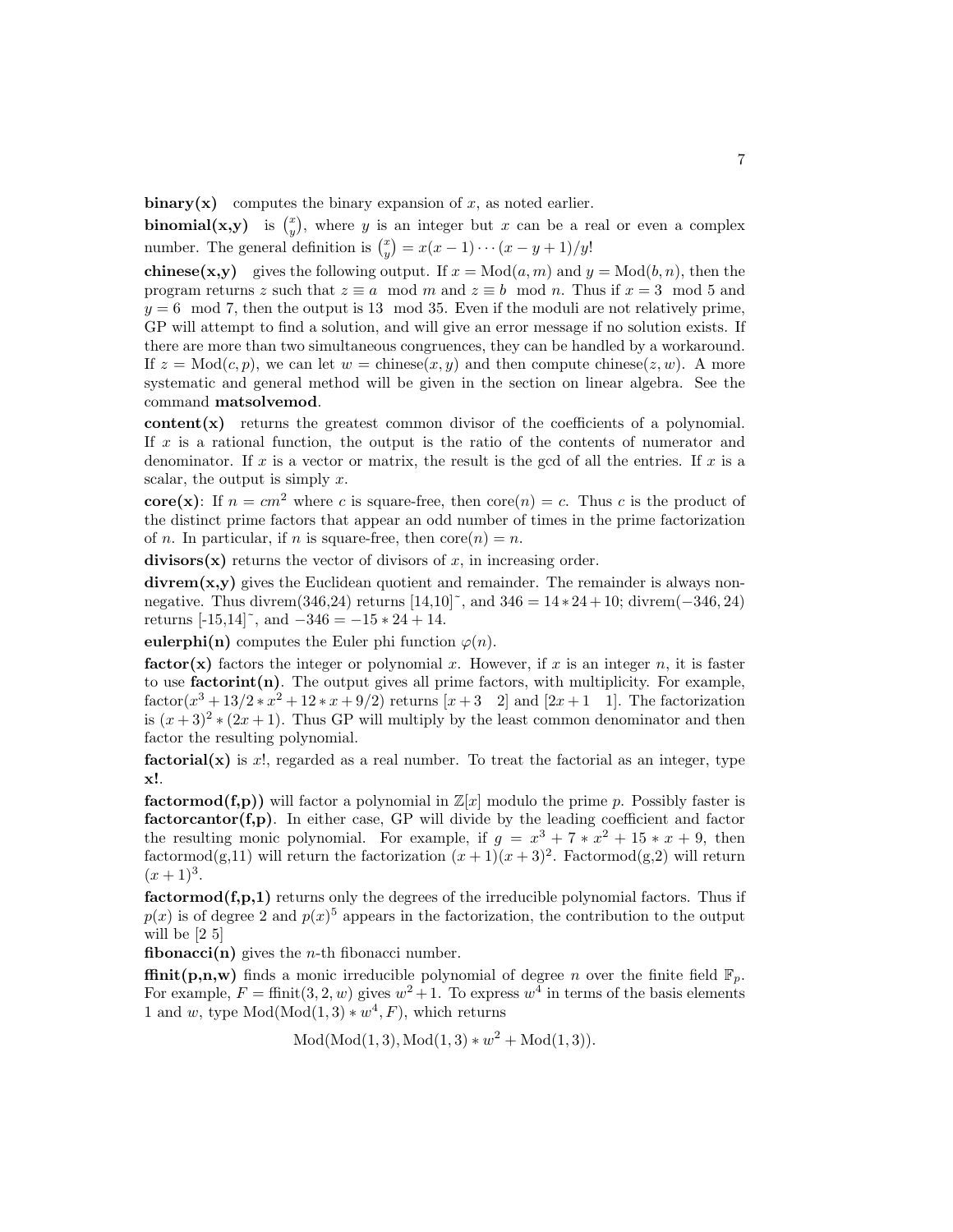Thus  $w^4 = 1$  in  $GF(3^2)$ , so *w* is not primitive.

**gcd(x,y)** finds the greatest common divisor of *x* and *y*

**isfundamental(x)** returns 1 (true) if  $x$  is 1 or  $x$  is the discriminant of a quadratic field, and 0 (false) otherwise. Similarly for the Boolean operations  $\text{isprime}(x)$ ,  $\text{issquare}(x)$ , and **issquarefree(x)**.

**kronecker(x,y)** returns the Legendre symbol (or its generalization, usually called the Jacobi symbol)  $(\frac{x}{y})$ . Thus kronecker(2,17)=1, kronecker(14,17)=-1, indicating that 2 is a quadratic residue mod 17, but 14 is not. Also, kronecker $(2,21)$  returns -1 because  $\left(\frac{2}{3}\right) = -1$  and  $\left(\frac{2}{7}\right) = 1$ .

**lcm(x,y)** is the least common multiple of *x* and *y*.

**moebius(x)** is the Möbius function  $\mu(n) = 0$  if *n* contains a repeated prime factor, else  $\mu(1) = 1$  and  $\mu(n) = (-1)^k$ , where *k* is the number of distinct prime factors of *n*.

**nextprime(x)** returns the smallest prime greater than or equal to  $x$ .

**numdiv(x)** is the number of divisors of  $|x|$ .

**omega(x)** is the number of distinct prime divisors of *x*.

**precprime(x)** is the largest prime less than or equal to  $x$ .

**prime(n)** is the *n*-th prime.

**primes(n)** returns a row vector whose components are the first *n* primes.

**quaddisc(x)** returns the discriminant of  $\mathbb{Q}(\sqrt{x})$ .

**quadgen(d)** creates the quadratic number field of discriminant *d*. The instruction  $w =$ quadgen(*d*) will identify the canonical integral basis  $\{1, w\}$ . This has been discussed in Section 1, Pari type 15.

**quadunit(d)** returns the fundamental unit of the real quadratic field  $\mathbb{Q}(\sqrt{\mathbb{Q}})$ *d*),where *d >* 0 is the discriminant. As an example of how to use this instruction, suppose we want the is the discriminant. As an example of now to use this instruction, suppose we want the fundamental unit of  $\mathbb{Q}(\sqrt{m})$ , where  $m = 11$ . Since  $m \neq 1 \mod 4$ , we have  $w = \sqrt{11}$  and fundamental unit of  $\mathbb{Q}(\sqrt{n})$ , where  $m = 11$ . Since  $m \neq 1 \mod 4$ , we have  $w = \sqrt{11}$  and  $d = 44$ ; also  $\mathbb{Q}(\sqrt{11}) = \mathbb{Q}(\sqrt{44})$ . The fundamental unit is  $10 + 3 * w = 10 + 3\sqrt{11}$ . On the other hand, if  $m = 13 \equiv 1 \mod 4$ , then  $w = (1 + \sqrt{13})/2$  and  $d = 13$ . The fundamental unit is  $1 + w = (3 + \sqrt{13})/2$ .

**sigma(x,k)** is the sum of the *k*-th powers of the positive divisors of  $|x|$ . For example,  $sigma(12,3) = 1^3 + 2^3 + 3^3 + 4^3 + 6^3 + 12^3 = 2044.$ 

**sqrtint(x)** returns the largest integer less than or equal to  $\sqrt{x}$ , where *x* is an integer.

**znorder(x)** computes the order of x in  $\mathbb{Z}/n\mathbb{Z}$ , where x is an integer mod n. There is an error message if x is not invertible. Thus typing  $a = \text{Mod}(36, 49)$  followed by znorder(a) will give the output 7, indicating that 36 has order 7 mod 49.

**znprimroot(x)** calculates a primitive root of x, where x is a power of a prime. If p is prime and *g* is a primitive root mod *p*, then **znlog(x,g)** returns the discrete logarithm of x (to the base  $g$ ) in  $\mathbb{Z}/p\mathbb{Z}$ . For example, 3 is a primitive root mod 17, and we have  $\pmod{17}$   $3^0 = 1, 3^1 = 3, 3^2 = 9, 3^3 = 10, 3^4 = 13, 3^5 = 5, 3^6 = 15, 3^7 = 11, 3^8 = 16, 3^9 =$  $14,3^{10} = 8,3^{11} = 7,3^{12} = 4,3^{13} = 12,3^{14} = 2,3^{15} = 6,3^{16} = 1$ . Thus the discrete logs mod 17 (to the base 3) are

 $log 1 = 0$ ,  $log 2 = 14$ ,  $log 3 = 1$ ,  $log 4 = 12$ ,  $log 5 = 5$ ,  $log 6 = 15$ ,  $log 7 = 11$ ,  $log 8 = 10$ ,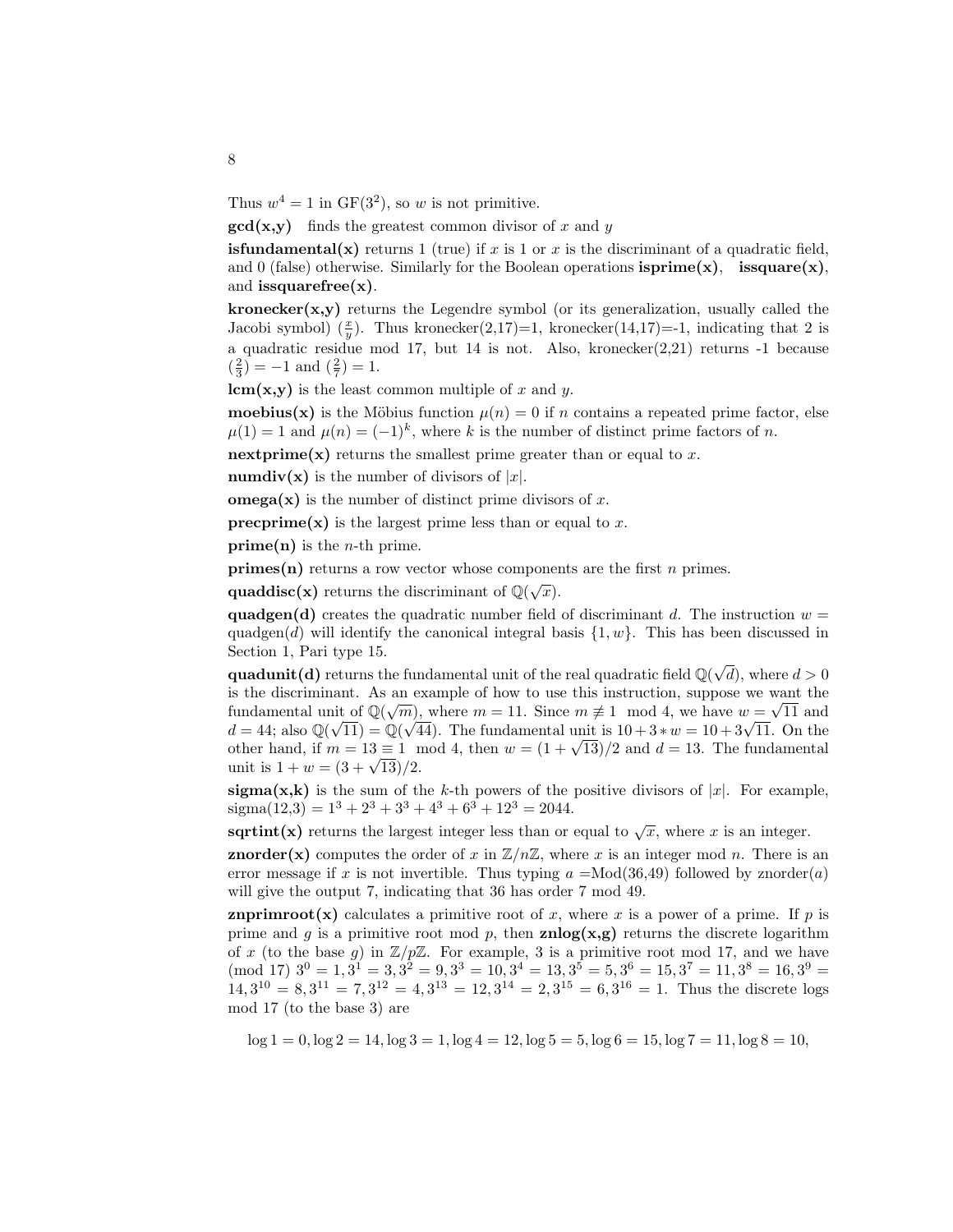$\log 9 = 2$ ,  $\log 10 = 3$ ,  $\log 11 = 7$ ,  $\log 12 = 13$ ,  $\log 13 = 4$ ,  $\log 14 = 9$ ,  $\log 15 = 6$ ,  $\log 16 = 8$ .

## **4. Polynomials and Power Series**

**algdep(x,k)**, where *x* is a real or complex number, finds a polynomial in  $\mathbb{Z}[x]$  of degree at most *k* with *x* as a root.

**concat(f,g)** yields a vector whose first component is *f* and whose second component is *g*.

**deriv(f,x)** differentiates the polynomial or power series f with respect to x. If the variable is omitted, so the command is  $\text{deriv}(f)$ , then GP will choose the "main variable". One ranking sequence is  $x > y > z > w > u > v$ .

**eval(f)** will evaluate the polynomial  $f$  after an assignment of numbers to variables is given. Thus the sequence  $f = x^2 + y^2$ ;  $x = 3$ ;  $y = 4$ ; eval(*f*) will return  $f(3, 4) = 25$ . Evaluation of power series is not yet implemented.

**intformal(f,x)** will antidifferentiate the polynomial or power series *f* with respect to *x*. If the variable is omitted,  $\Gamma$  will choose the main variable as in deriv(f).

**polcoeff(f,d,x)** returns the coefficient of degree *d* in the variable *x* of the polynomial  $f$ . See above remarks for what happens if the variable is omitted.

**poldegree(f,x)** returns the *x*-degree of *f*. See above remarks for what happens if the variable is omitted.

**poldisc(f,x)** returns the discriminant of  $f$ , where  $f$  is regarded as a polynomial in  $x$ . See above remarks for what happens if *x* is omitted. If the roots of *f* are  $x_1, \ldots, x_n$ , then the discriminant is the product of  $(x_i - x_j)^2$  taken over all  $i < j$ .

**polinterpolate(x,y)**, where *x* is the vector  $[x_1, \ldots, x_n]$  and  $y = [y_1, \ldots, y_n]$ , interpolates a polynomial through the *n* points  $(x_i, y_i)$ . For example, let  $x = [1, 2, 3], y = [4, 7, 0]$ . The polynomial  $-5x^2 + 18x - 9$  passes through  $(1, 4)$ ,  $(2, 7)$  and  $(3, 0)$ .

**polisirreducible(f)** checks irreducibility of the polynomial *f*.

**pollead(f,x)** returns the leading coefficient of  $f$ , where  $f$  is regarded as a polynomial in the variable *x*. See above comments for what happens when the variable is omitted.

**pollegendre(n,v)** gives the *n*-th Legendre polynomial with variable *v* (default is *x*).

**polrecip(f)** returns the polynomial obtained from  $f$  by giving the coefficients in reverse order.

**polresultant(f,g,x)** computes the resultant of the polynomials  $f$  and  $g$ , regarded as functions of *x*. See above comments for what happens if the variable is omitted. For example, if  $f(x) = a_0x^2 + a_1x + a_2$  and  $g(x) = b_0 + b_1x + b_2x^2 + b_3x^3$ , then the resultant of *f* and *g* is

| $a_0$ | 0     | 0        | $b_0$   | 0      |
|-------|-------|----------|---------|--------|
| $a_1$ | $a_0$ | $\theta$ | $b_1$   | $b_0$  |
| $a_2$ | $a_1$ | $a_0$    | $b_{2}$ | $b_1$  |
| 0     | $a_2$ | $a_1$    | $b_3$   | $b_2$  |
| 0     | 0     | $a_2$    | 0       | $b_3 $ |
|       |       |          |         |        |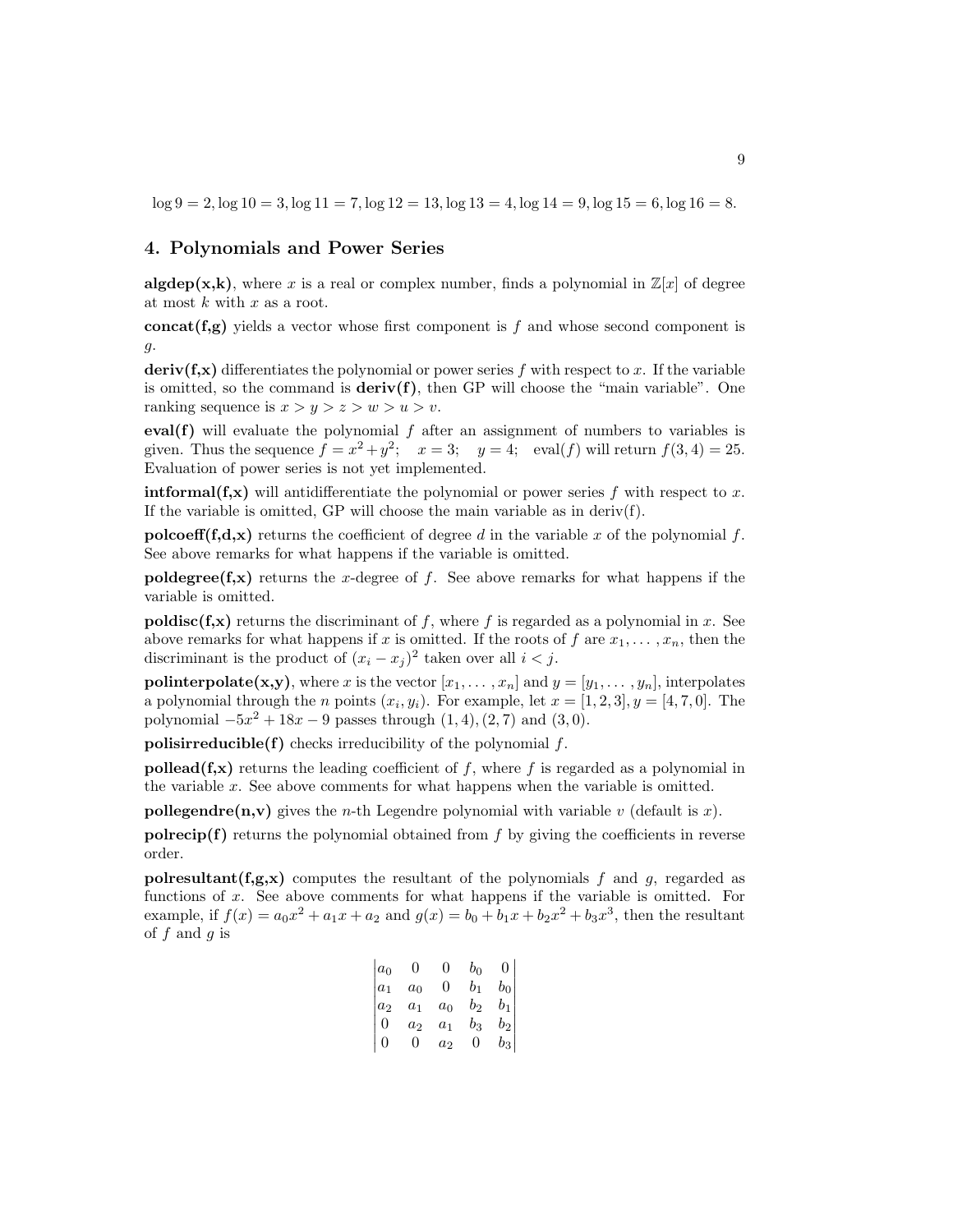The degree of f is 2 and the degree of g is 3, and there are 3 columns occupied by the coefficients of f and their shifts, and 2 columns occupied by the coefficients of g and their shifts.

**polroots(f)** returns a column vector whose components are the roots, each repeated according to multiplicity.  $\text{polroots}(f,1)$  uses the Newton-Raphson algorithm, which is faster but not guaranteed to converge.

**polsym(f,s)** returns a column vector giving the power sums of the roots  $x_1, \ldots, x_n$  of  $f$ , up to the power *s*. The power sum  $t_r$  is  $\sum_{i=1}^n x_i^r$ , with  $t_0 = n$ .

**poltchebi(n,v)** gives the *n*-th Chebyshev polynomial with variable *v* (default is *x*).

**subst(f,y,z)** replaces *y* by *z* in *f*, where *f* is a polynomial, rational function or power series.

**taylor(f,x)** computes the Taylor expansion of  $f$ , regarded as a function of  $x$ , around  $x=0$ .

## **5. Linear Algebra**

**lindep(x)**, where x is a vector with real or complex coefficients, finds a linear dependence relation satisfied by the components of *x*. For example, lindep([1,2,3,4]) returns [0, 1–2, 1].

**matadjoint(A)** computes the adjoint of the square matrix *A* (as in Cramer's rule).

**matcompanion(f)** returns the left companion matrix of the polynomial  $f$ . For example, if  $f = 7y^3 + 2y^2 + 3y + 4$ , then the output is

$$
\begin{pmatrix} 0 & 0 & -4/7 \\ 1 & 0 & -3/7 \\ 0 & 1 & -2/7 \end{pmatrix}
$$

**matdet(A)** computes the determinant of the square matrix *A*.

**matdiagonal(v)**, where  $v$  is a vector, creates a diagonal matrix whose entries are the components of *v*.

**mateigen(A)** returns the eigenvectors of  $A$ , as columns of a matrix. The eigenvalues can be found from the eigenvectors. Here is an example:

 $A = [0, 4, 2, -2]$  followed by  $B = \text{mateigen}(A)$  returns  $B = [-1, 2, 1, 1]$ . Thus the eigenvectors are  $[-1,1]$ <sup> $\sim$ </sup> and  $[2,1]$ <sup> $\sim$ </sup>. To get the eigenvalues, compute  $C = A * B$  and  $D =$  $[C[1,1]/B[1,1], C[1,2]/B[1,2]] = [-4,2]$ . The eigenvalues are  $-4$  and 2. If componentwise division of row 1 of *C* by row 1 of *B* runs into trouble because of division by zero, switch to a different row.

Eigenvalues can also be found directly. With the matrix  $A$  as above,  $Id = \text{matid}(2)$ creates the identity matrix of order 2. Then  $f = \text{maddle}(x * Id - A)$  returns  $x^2 + 2*x - 8$ , and polroots(*f*) gives  $-4$  and 2 as before. Alternatively, type  $f =$  **charpoly(A)** to get the characteristic polynomial, and then apply polroots.  $[charpoly(A, y)]$  returns the characteristic polynomial in the variable *y*; the default variable is *x*.] When the matrix is symmetric, eigenvalues and eigenvectors can be found with a single command, as we will see shortly.

**mathilbert(n)** returns an *n* by *n* matrix whose *ij* element is  $1/(i + j - 1)$ .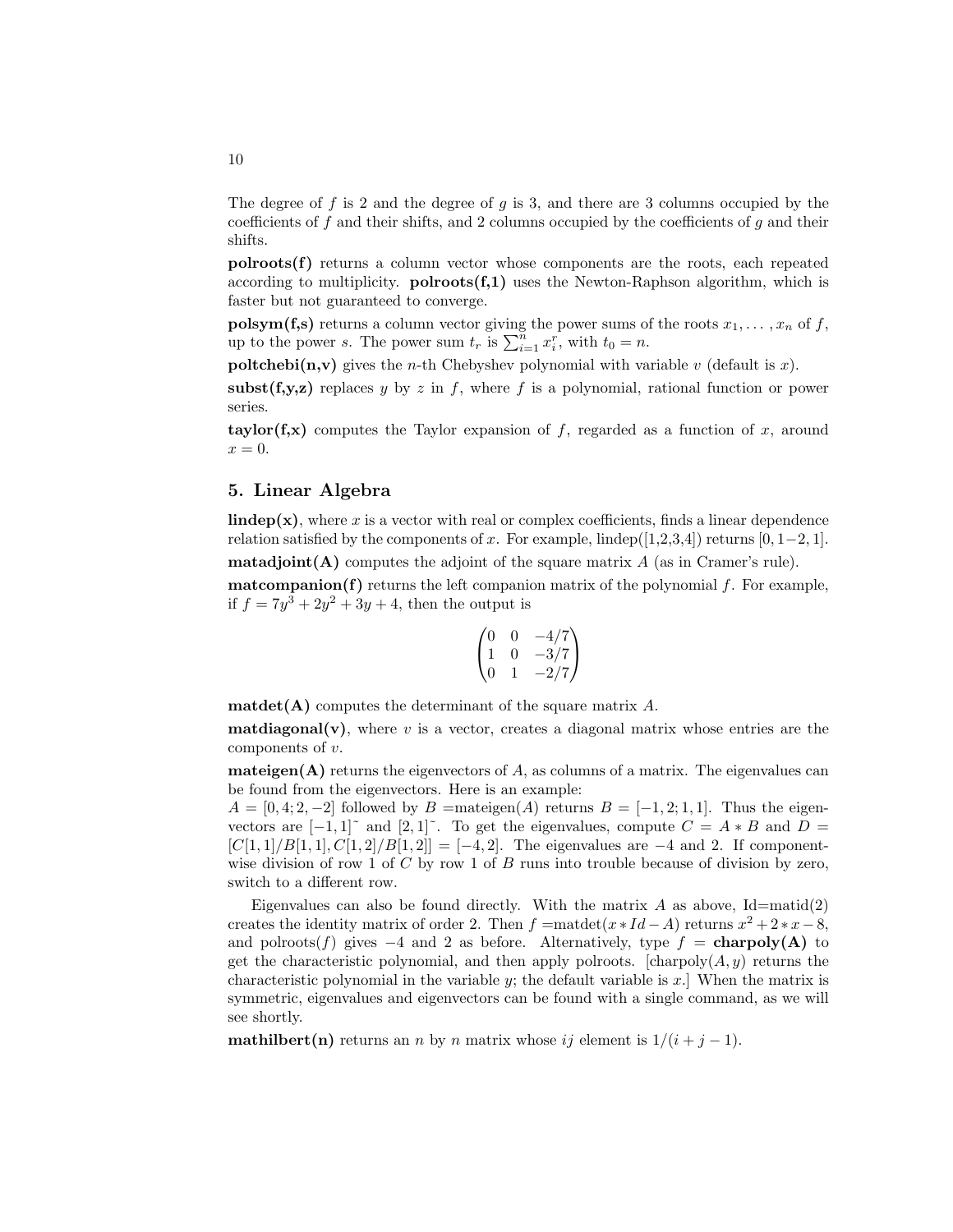**mathnf(A)** computes the upper triangular Hermite normal form. (Allowable operations are interchange of columns and addition of a constant times one column to another column.)

**matid(n)** creates an *n* by *n* identity matrix.

**matimage(A)** finds a basis for the image (column space) of *A*.

Assume that matrices A and B have the same number of rows, and the columns of each matrix are linearly independent. Then

**matintersect(A,B)** finds a basis for the intersection of the column spaces (over  $\mathbb{Q}$ ).

**matinverseimage(A,b)** computes  $A^{-1}b$ .

**matisdiagonal(A)** returns true iff *A* is a diagonal matrix.

**matker(A)** finds a matrix whose columns give a basis for the kernel (null space) of the matrix *A*. If *A* is known to have integer entries, use **matker(A,1)**.

**matmuldiagonal(A,v)** gives the same result as  $A*$ matdiagonal(*v*), but is faster.

**matmultodiagonal(A,B)** gives the diagonal entries of  $A * B$ , with zeros elsewhere. It is faster than  $A * B$  if the product is known to be diagonal.

**matrank(A)** returns the rank of *A*.

**matsize(A)** gives the number of rows and columns of *A*.

**matsnf(A)** computes the Smith normal form of *A*.

**matsolvemod(A,m,y)** generalizes the Chinese remainder theorem. *A* is a matrix with integer entries, *m* is a column vector of positive integer moduli, and *y* is a column vector with components in  $\mathbb{Z}$ . The output is a "small" integer solution to  $\sum_{j} a_{ij} x_j \equiv y_i \mod m_i$ . **matsolvemod(A,m,y,1)** returns, in addition to the column vector  $\dot{x}$  just found, a matrix whose columns are a basis for the homogeneous system  $Ax \equiv 0$ .

For example, consider the simultaneous equations  $x + y \equiv 0 \mod 3, x + 2y \equiv 5$ mod 7. Then  $A = [1, 1, 1, 2], m = [3, 7]^\sim$ ,  $y = [0, 5]^\sim$ . The program returns the column vector  $[1,2]^\sim$ , indicating the solution  $x = 1, y = 2$ . If matsolvemod $(A, m, y, 1)$  is used (we say that the flag is set at 1), the output contains in addition the matrix  $[-21, 5; 0, 1]$ . Thus  $[-21, 0]$ <sup> $\sim$ </sup> and  $[5, 1]$ <sup> $\sim$ </sup> are a basis for  $x + y \equiv 0 \mod 3, x + 2y \equiv 0 \mod 7$ .

**matsupplement(A)** extends the columns of the matrix *A* (assumed linearly independent, otherwise there will be an error message), to a basis for the entire space.

**mattranspose(x)** transposes a matrix or vector  $x$ .

**qfgaussred(A)** reduces the quadratic form associated with the symmetric matrix *A* to a sum of squares. For example, let  $A = \begin{bmatrix} 1, 2, 3, 2, 4, 5, 3, 5, 6 \end{bmatrix}$ , with associated quadratic form  $q = x^2 + 4xy + 6xz + 4y^2 + 10yz + 6z^2$ . The output is the matrix

$$
B = \begin{pmatrix} 1 & 2 & 3 \\ 0 & 1/3 & 0 \\ 0 & 1/3 & -3 \end{pmatrix}
$$

The quadratic form *q* can be expressed as

$$
q = (x + 2y + 3z)^{2} + (1/3)y^{2} - 3(z + (1/3)y)^{2}.
$$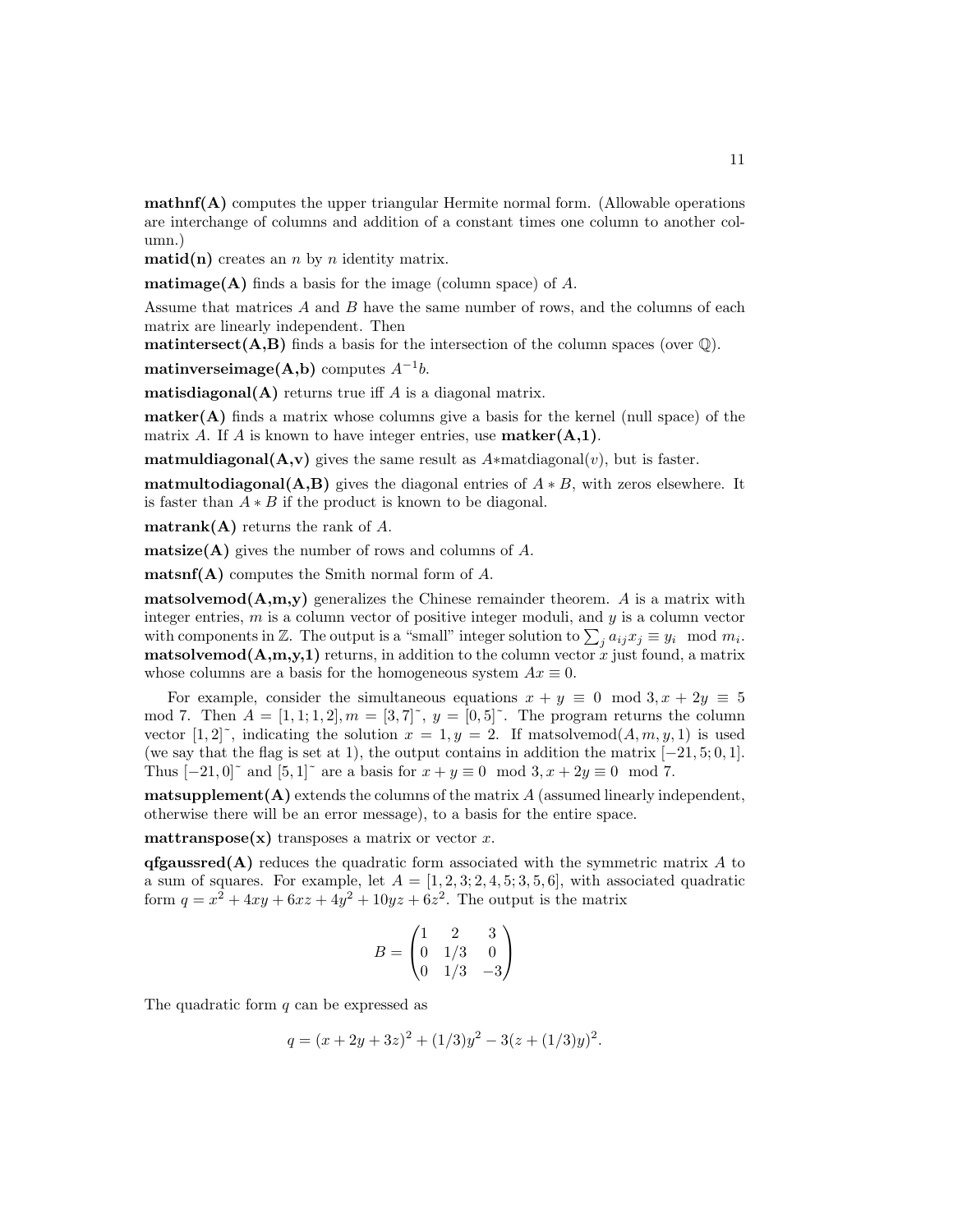The formula predicts what you might do in hand computation. Multiply out  $(x+2y+3z)^2$ ; in order to get *q*, you need to add  $-3z^2 - 2yz$ . Complete the square to get  $-3(z + y/3)^2$ . You still need  $y^2/3$ , which is already in the desired form. The general formula is

$$
q = \sum_{i} b_{ii} (x_i + \sum_{j \neq i} b_{ij} x_j)^2.
$$

 $q$ **fjacobi(A)**, where *A* is a real symmetric matrix, computes the eigenvalues and an orthogonal matrix of eigenvectors. For example, let  $A = \begin{bmatrix} 4, 2, 2, 2, 4, 2, 2, 2, 4 \end{bmatrix}$ . The eigenvalues are 2 and 8,with 2 a double root. The orthogonal matrix of eigenvectors is

$$
\begin{pmatrix} 1/\sqrt{3} & -1/\sqrt{2} & -1/\sqrt{6} \\ 1/\sqrt{3} & 1/\sqrt{2} & -1/\sqrt{6} \\ 1/\sqrt{3} & 0 & 2/\sqrt{6} \end{pmatrix}
$$

The columns of this matrix are the eigenvectors,with column 1 associated with the eigenvalue 8 and columns 2 and 3 with 2.

 $qfsign(A)$  is the signature of the quadratic form associated with the symmetric matrix  $A$ , that is, the number of positive terms and the number of negative terms in the reduction to a sum of squares. If  $A = 1, 2, 3, 2, 4, 5, 3, 5, 6$ , the matrix considered in connection with the instruction  $qfgaussred(A)$ , there are two positive terms and one negative term, and the signature is [2*,* 1].

**trace(A)** is the sum of the diagonal entries of the square matrix *A*.

GP regards a set as a row vector with strictly increasing entries, but you must instruct the program to convert a vector to a set. For example, if  $v = [5, 4, 3, 2, 1]$ , type  $Set(v)$ , and the result will be displayed as ["1"*,* "2"*,* "3"*,* "4"*,* "5"]. If *v* contains repeated entries, the repetition will be ignored. Several natural operations are available.

**setisset**(**x**) returns 1 (true) iff  $x$  is a set.

**setintersect**(**x**,**y**) is  $x \cap y$ .

**setminus(x,y)** is  $x \setminus y$ .

**setsearch(x,y)** returns *j* if *y* occupies position *j* of the set *x*. If  $y \notin x$ , the output is 0.

**setunion** $(x,y)$  is  $x \cup y$ .

**vecsort(v)** sorts the vector  $v$  in ascending order.

## **6. Sums, Products and Integrals**

**intnum(x=a,b,f(x),j)** numerically integrates  $f(x)$  from  $x = a$  to  $x = b$ . If the flag *j* is 0 or omitted, it is assumed that  $f$  is continuous and can be evaluated everywhere in [*a, b*], with *a* and *b* "not too large". If  $j = 1$ , the program uses a relatively slow general numerical integration routine. The setting  $j = 2$  is designed to handle infinite values of *a* or *b*. For practical purposes, infinity means 1.E4000, or much lower if the function decreases rapidly. We must have  $ab > 0$ , and if  $b = \infty$ , then a should be as large as possible, at least  $a \geq 1$ . If  $j = 3$ , then f is allowed to be continuous except for removable singularities, e.g.,  $(\sin x)/x$  at  $x = 0$ .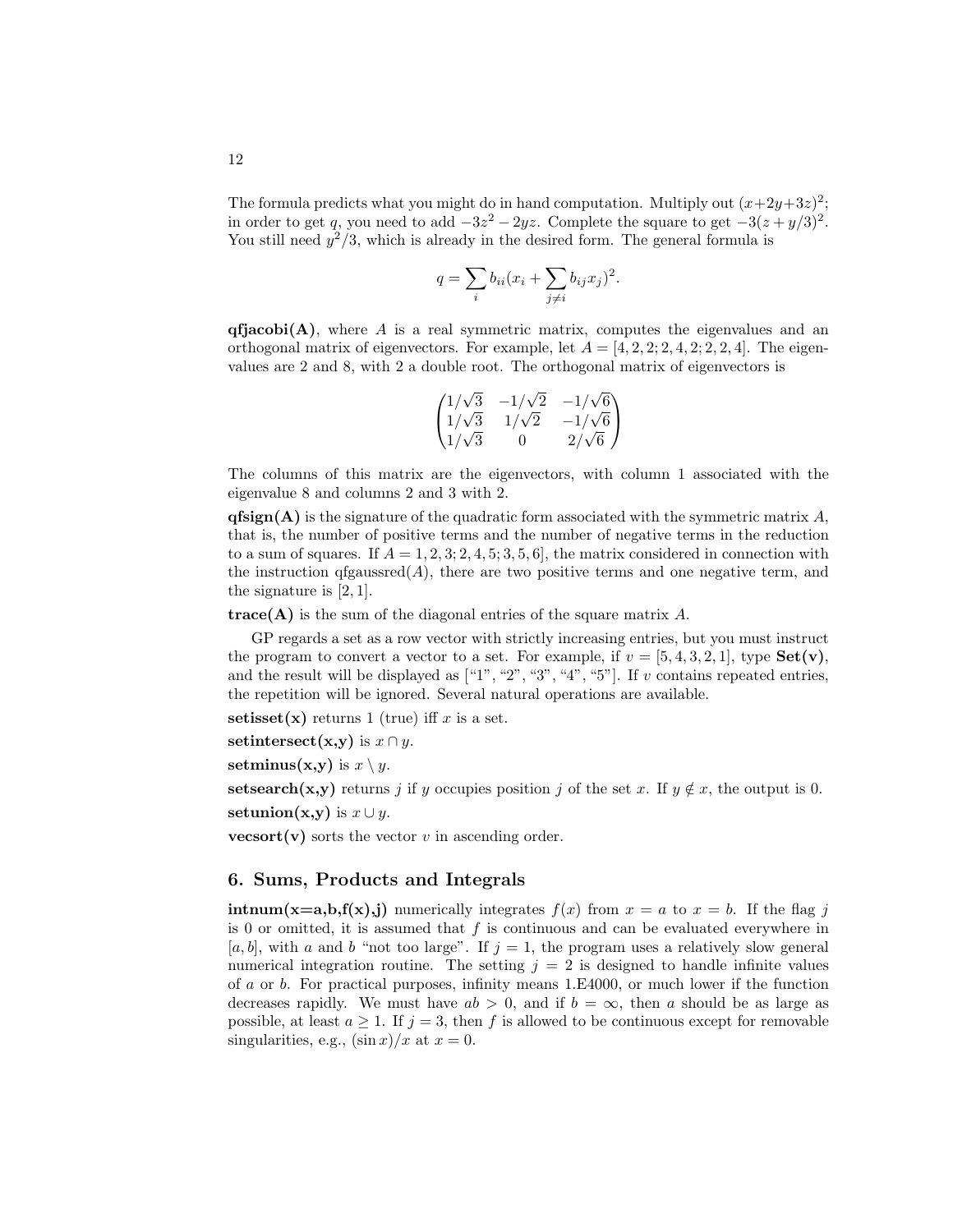For example, to integrate  $e^{1/x}$  from 1 to 2, type intnum $(x = 1, 2, \exp(1/x))$ . The result is 2.0200586244...

**prod(x=a,b,f(x),j)** computes  $\prod_{x=a}^{b} f(x)$ . If the flag *j* is 1 or omitted, the computation is done exactly. If  $j = 1$ , the computation uses real numbers with the default precision (28 significant figures). If  $j = 1 + O(x^k)$ , the computation uses power series with precision at most *k*.

For example,  $\prod_{i=1}^{100} (1 - x^i)$  is a polynomial of degree  $\sum_{i=1}^{100} i = 5050$ . If we type the instruction  $\text{prod}(i = 1, 100, 1 - x\hat{i}, 1 + O(x\hat{i}101))$ , the output will display the polynomial up to the term of degree 100,namely

$$
1 - x - x2 + x5 + x7 - x12 - x15 + x22 + x26 - x35 - x40 + x51 + x57 - x70 - x77 + x92
$$

$$
+x^{100} + O(x^{101}).
$$

**prodeuler(x=a,b,f(x))** computes the product of  $f(x)$  as x ranges over all primes p such that  $a \leq p \leq b$ .

**prodinf(x=a,f(x))** computes  $\prod_{x=a}^{\infty} f(x)$ .

**prodinf(x=a,f(x),1)** computes  $\prod_{x=a}^{\infty}(1+f(x))$ .

**solve(x=a,b,f(x)**) finds a real root of  $f(x)$  between *a* and *b*, assuming  $f(a) * f(b) \leq 0$ .

**sum(x=a,b,f(x),j)** computes  $\sum_{x=a}^{b} f(x)$ . See **prod** for syntax, with 1 replaced by 0 in the setting of the flag *j*. For example, the instruction sum( $i = 1,5000, 1/i$ ) yields a rational number with a huge numerator and denominator, but  $sum(i = 1,5000, 1/i, 0)$ . results in a much faster computation and the comprehensible result 9.094508852984*...* . A tricky point:  $\text{sum}(i = 1, 5000, 1/i, 1.)$  will compute with real numbers, but will add 1 to the original sum to get  $10.094508852984...$  Similarly, replacing  $j = 1$ . in prod by  $j = 2$ , will multiply the original product by 2.

**sumalt(x=a,f(x))** computes  $\sum_{x=a}^{\infty} f(x)$ , where the series is alternating.

**sumdiv(n,x,f(x))** sums  $f(x)$  over all positive divisors of *n*. Note that sumdiv(*n, x, x*<sup>*k*</sup>) is the same as  $\text{sigma}(x, k)$ , but computation of  $\text{sigma}(x, k)$  is much faster because it takes advantage of the multiplicativity of *xk*.

**suminf(x=a,f(x))** computes  $\sum_{x=a}^{\infty} f(x)$ .

## **7. Basic Programming**

**for**( $x=a,b,$ **seq)** evaluates seq from  $x = a$  to  $x = b$  in increments of 1, where *a* and *b* are real numbers. (If  $a > b$ , the program does nothing.) Note that the local variable *x* cannot be used to define a function inside the **for** loop. Functions should be defined before the loop is entered, as in the example below.

 $f(x) = x + 1$  $g(x) = x^2$  $f(x) = 1, 5, \text{print}(f(n) + g(n))$ The output is 3,7,13,21,31.  $(f(4) + g(4) = 5 + 16 = 21$ , etc.)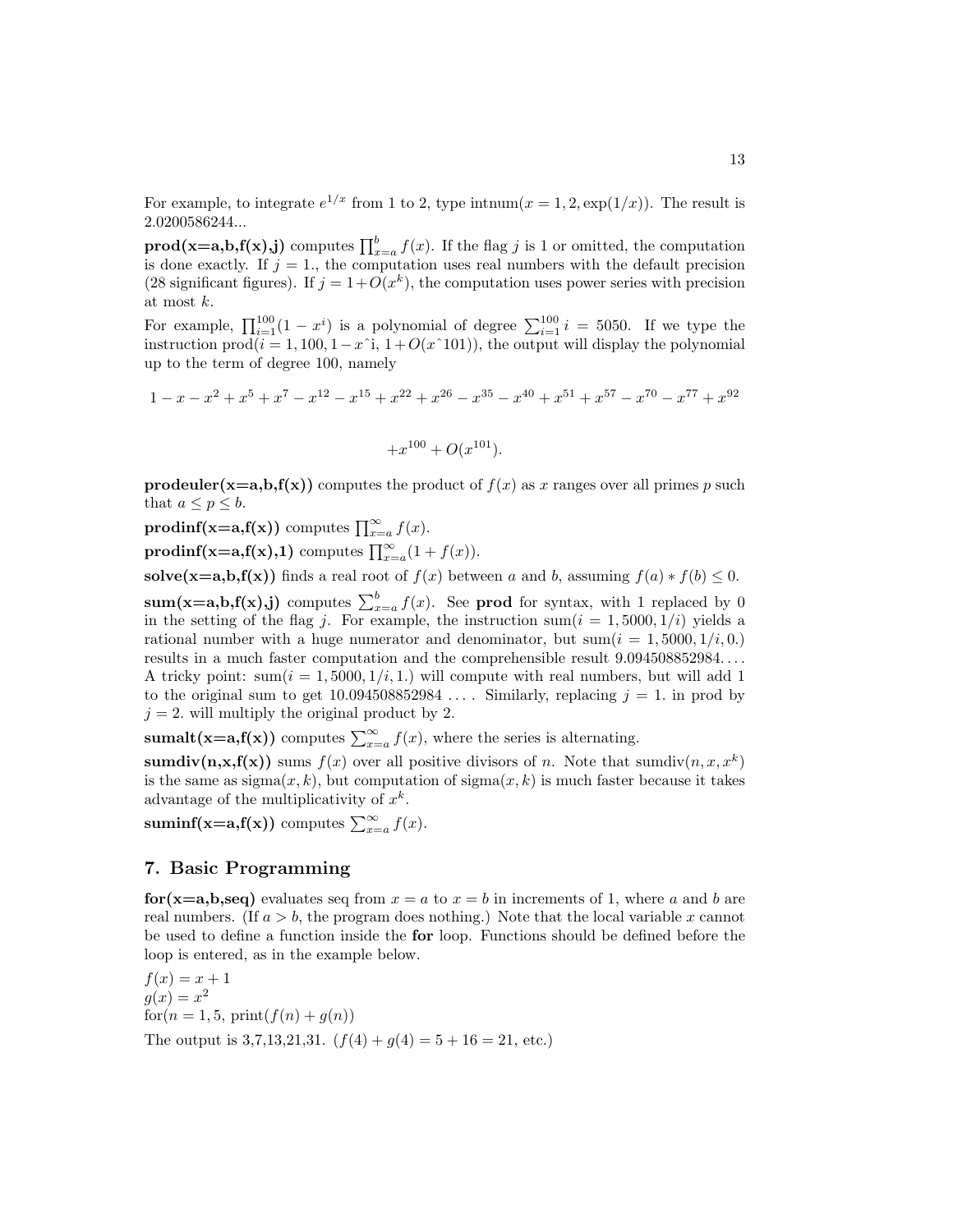**fordiv(n,x,seq)** evaluates seq as x goes through all positive divisors of the integer n. With *f* and *g* as above,

fordiv(12, x, print $(f(x) + g(x)))$ 

yields the output 3,7,13,21,43,157, corresponding to the divisors 1,2,3,4,6 and 12.

**forprime(x=a,b,seq)** evaluates seq as *x* goes through all primes *p* such that  $a \leq x \leq b$ . At the end of each iteration, x is incremented to the next higher prime, so the last term evaluated is the largest prime less than or equal to *b*.

**forstep(x=a,b,s,seq)** evaluates seq as x goes from a to b in increments of s, where s is a nonzero real number, possibly negative.

**forvec(w=v,seq)** can be used to implement multiple for loops. Here is a sample program with annotations.

 $w = [x, y]$  %*w* is a vector of variables

 $v = [[1,3], [1,4]]\% v$  is a vector indicating the range of the variables, namely  $1 \le x \le 3, 1 \le y \le 4.$ 

 $f$ orvec $(w = v, \text{print}(w[1] + 2 * w[2]))$ 

% We are evaluating  $x + 2y$  for *x* and *y* in the given range. Variables farther to the right move first, so *y* moves before *x*. Thus the output is  $1 + 2 * 1 = 3$ ,  $1 + 2 * 2 = 5$ ,  $1 + 2 * 3 = 5$ 7*,* 1+2∗4=9*,* 2+2∗1=4*,* 2+2∗2 = 6, etc. The entire sequence is 3,5,7,9,4,6,8,10,5,7,9,11.

 $\mathbf{if(a,seq)}$  evaluates seq if the Boolean variable  $a$  is not zero, otherwise does nothing.

**if(a,,seq)** (note the two commas) evaluates seq if  $a = 0$ , and otherwise does nothing. An equivalent command is **if(!a,seq)**. (The exclamation mark indicates "not".)

**if(a,seq1,seq2)** evaluates seq1 if  $a \neq 0$ , else evaluates seq2.

If we want to test whether a statement  $a = b$  is true or false, we write the statement as  $a = b$ .

As an example, we will find integer solutions to  $f(x, y) = x^3 - y^2 - 2 = 0$  for *x* and *y* between 0 and 100. Assuming that  $f$  has already been defined, a program is

$$
w = [x, y]
$$
  

$$
v = [[1, 100], [1, 100]]
$$

forvec $(w = v, \text{ if}(f(w[1], w[2]) == 0, \text{ print}("x = " , w[1], "y = " , w[2]))$ 

The output is  $x = 3, y = 5$ . With x and y arbitrary integers, it can be shown that the only solutions are  $(3, \pm 5)$ .

If you want to type the print instruction on a new line without triggering an error message, enclose the entire loop in **braces**, i.e.  $\{\text{force}(\ldots,\text{print}(\ldots))\}.$ 

The same computation can be implemented via two for loops:

 $f(x) = f(x; y) = f(x; y) = f(x; y) = f(x; y) = f(x; y) = f(x; y) = f(x; y) = f(x; y) = f(x; y)$ 

Here is a simple example illustrating how to name a procedure.  $mult(f,g) = f * g$ 

 $f = x^2$  $g = x^3$ mult $(f, q)$ //The output is  $x^5$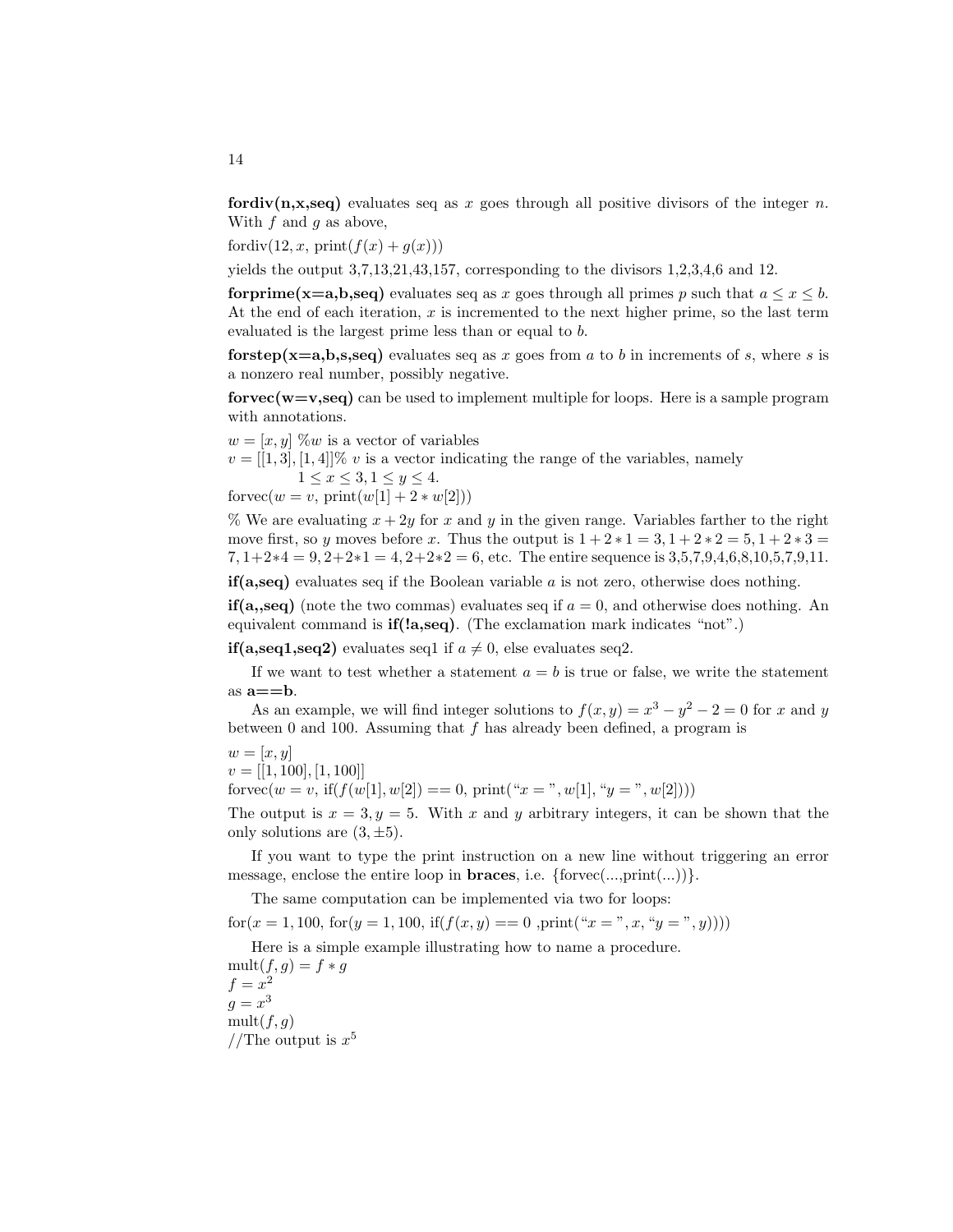## **8. Algebraic Number Theory**

We illustrate some basic calculations in number fields.

**polcyclo(n)** displays the *n*-th cyclotomic polynomial. If  $n = 105$ , you can verify that the polynomial does not have all its coefficients  $\pm 1$ . It can be shown that any *n* with this property must be divisible by at least three distinct odd primes. The smallest number with this property is  $3 * 7 = 105$ . Thus for  $n < 105$ , all coefficients are  $\pm 1$ .

Let  $f = x^4 + 24 \times x^2 + 585 \times x + 1791$ . The command polisirreducible(*f*) will check that *f* is irreducible.

**F=nfinit(f)** creates the number field defined by the monic irreducible polynomial *f* with integer coefficients.

**nfbasis(f)** finds an integral basis. The elements of the basis are

$$
1, x, (1/3)x2, (1/1029)x3 + (33/343)x2 - (155/343)x - (58/343)
$$

where  $x$  is a root of  $f$ .

**nfdisc(f)** finds the field discriminant 18981.

The representation of ideals is tricky. Suppose  $f = x^5 - 3$  and  $F = \text{nfinit}(f)$  creates the number field defined by *f*. nfbasis(*f*) yields the integral basis  $1, x, x^2, x^3, x^4$ . Let  $g = 1 + x + x<sup>2</sup>$ . Then *g* generates a principal ideal in the ring of algebraic integers. The command

**idealhnf(F,g)** gives a  $\mathbb{Z}$ -basis for this ideal, not a basis of algebraic integers (hnf stands for Hermite normal form). The result is the 5 by 5 matrix

| $^{\prime}13$ |          | 10 | 12 |                |
|---------------|----------|----|----|----------------|
| $\Omega$      |          | 0  | 0  | $\overline{0}$ |
| $\Omega$      | 0        |    | 0  | $\overline{0}$ |
| $\Omega$      | $\Omega$ | 0  |    | $\overline{0}$ |
| 0             | 0        | 0  | O  |                |

The generators are  $13w_1, 4w_1 + w_2, 10w_1 + w_3, 12w_1 + w_4$ , and  $4w_1 + w_5$ , where the  $w_i$  are components of the integral basis just found. The instruction idealhnf $(F,g,h)$  will give a  $\mathbb{Z}$ -basis for the ideal generated by g and h, but the program will not accept more than two generators. (An ideal in a Dedekind domain can be generated by at most two elements.)

As another example, let  $f = x^2 - 13$ ,  $F = \text{nfinit}(f)$ ; an integral basis is  $w_1 = 1, w_2 =$  $1/2 + 1/2 * x$  where  $x = \sqrt{13}$ . The instruction idealhnf(*F*,  $1/2 + 1/2 * x$ ) is equivalent to idealhnf( $F$ ,  $[0; 1]$ ). In each case, the output is  $[3, 0; 0, 1]$ , a diagonal matrix with entries dealihii $(F, [0, 1])$ . In each case, the output is  $[3, 0, 0, 1]$ , a diagonal matrix with entries 3 and 1. The generators are 3 and  $1/2 + 1/2 \times \sqrt{13}$ . On the other hand, idealhnf(*F, x*) 5 and 1. The generators are 5 and  $1/2 + 1/2 * \sqrt{13}$ . On the other hand, idealihii(*r*, *x*) produces [13, 6; 0, 1], with generators 13 and  $6 + 1/2 + 1/2 * \sqrt{13} = 1/2 * (13 + \sqrt{13})$ . (In the above paragraph,  $1/2 * y$  means  $(1/2)y$ .)

To convert a polynomial  $q$  to an element of the number field  $F$  defined by  $f$ , type **Mod(g,f)**.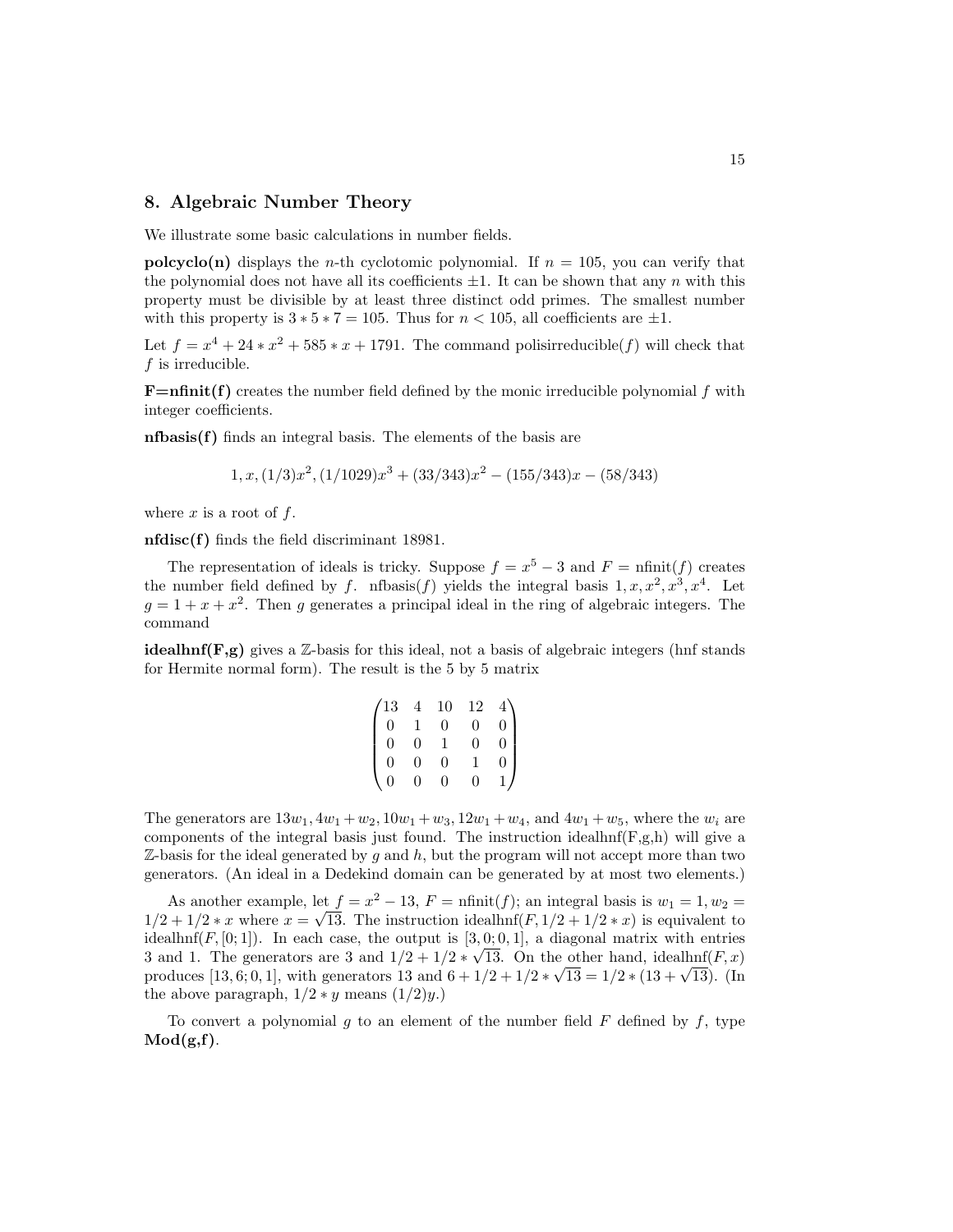Another example:  $g = x^4 - 7$ ,  $G = \text{nfinit}(g)$ ; nfbasis(*g*) yields the integral basis  $1, x, x^2, x^3$ . Then the command idealhnf $(G, 1 + x + x^2 + x^3)$  returns the 4 by 4 matrix

$$
\begin{pmatrix} 6 & 0 & 0 & 1 \\ 0 & 6 & 0 & 1 \\ 0 & 0 & 6 & 1 \\ 0 & 0 & 0 & 1 \end{pmatrix}
$$

A Z-basis of the ideal consists of  $6, 6x, 6x^2, 1 + x + x^2 + x^3$ .

Here is the way to get maximum information about a number field with a minimum of instructions.

 $f = x^4 - x^3 - 21 \cdot x^2 + 17 \cdot x + 133 // f$  is an irreducible polynomial.

 $F = \text{bnfinite}(\mathbf{f})$  creates the number field defined by  $f$ ; bnf stands for "big number field".  $G =$ **bnfclassunit(f)**. The program returns a column vector with 10 components and lots of good stuff. Type  $G[1, 1]$  to recall the polynomial  $f$ .  $G[2, 1]$  gives  $[r_1, r_2]$  where  $r_1$  is the number of real embeddings and  $2r<sub>2</sub>$  is the number of complex embeddings. In this case,  $r_1 = 0, r_2 = 2$ . *G*[3*,* 1] is the field discriminant 18981 and the index 7. (The index of an algebraic integer  $\alpha$  is  $[\mathcal{O}_K : \mathbb{Z}[\alpha]]$ .)  $G[4, 1]$  gives an integral basis

 $[1, x, x^2, 1/7 * x^3 + 2/7 * x^2 - 1/7 * x]$ . *G*[5*,* 1] is a vector with three components. The first component is the class number, which is 4. The second component gives the structure of the ideal class group as a product of cyclic groups of various orders *ni*. In this case, the ideal class group is cyclic of order 4. The third component of  $G[5, 1]$  gives ideals in Hermite normal form that generate the cyclic components of the ideal class group. In our case there is only one component, so a single generator is given, represented by the matrix [7*,* 5*,* 3*,* 6; 0*,* 1*,* 0*,* 0; 0*,* 0*,* 1*,* 0; 0*,* 0*,* 0*,* 1].

 $G[6,1]$  computes the regulator 3.794..., and  $G[7,1]$  is a measure of correctness of the regulator computation. (It should be close to 1.) In our case it is about .889; see the manual for details.  $G[8, 1]$  gives the number  $m$  of roots of unity in the number field  $K$ , along with a primitive *m*-th root of unity. We have  $m = 6$  with a primitive 6-th root of unity  $w = 1/7 * x^3 - 5/7 * x^2 - 8/7 * x + 8$ . To check that  $w^6$  is 1 in *K*, type  $u = \text{Mod}(w, f)$ and compute  $u^6$ .  $G[9,1]$  gives a system of fundamental units. In our case,  $r_1 + r_2 - 1 = 1$ , and there is only one fundamental unit, namely  $x+3$ .  $G[10, 1]$  is a measure of correctness of the calculation of fundamental units; it should be greater than 20 (we get 105). See the manual for details.

If you type  $G =$ bnfclassunit(f) and hit return, you will get all 10 components of  $G$ at once,which is likely to cause an information overload. To avoid this,put a semicolon after bnfclassunit(f) to suppress the output. Then you can view the components of  $G$  one at a time. The same comment applies to  $F = \text{bnfinite}(f)$  [or nfinit(f)].

We now illustrate many computations involving ideals by annotating a long example.  $f = x^3 - 2$ 

$$
F = \text{bnfinite}(f);
$$

//We adjoin a cube root of 2 to the rationals.

//The powers of *x* form an integral basis.

 $i =$ **i** dealhnf( $F$ , 1 +  $x$ )

//The principal ideal generated by  $(1+x)$  is represented by the matrix  $[3, 1, 2; 0, 1, 0; 0, 0, 1]$ ,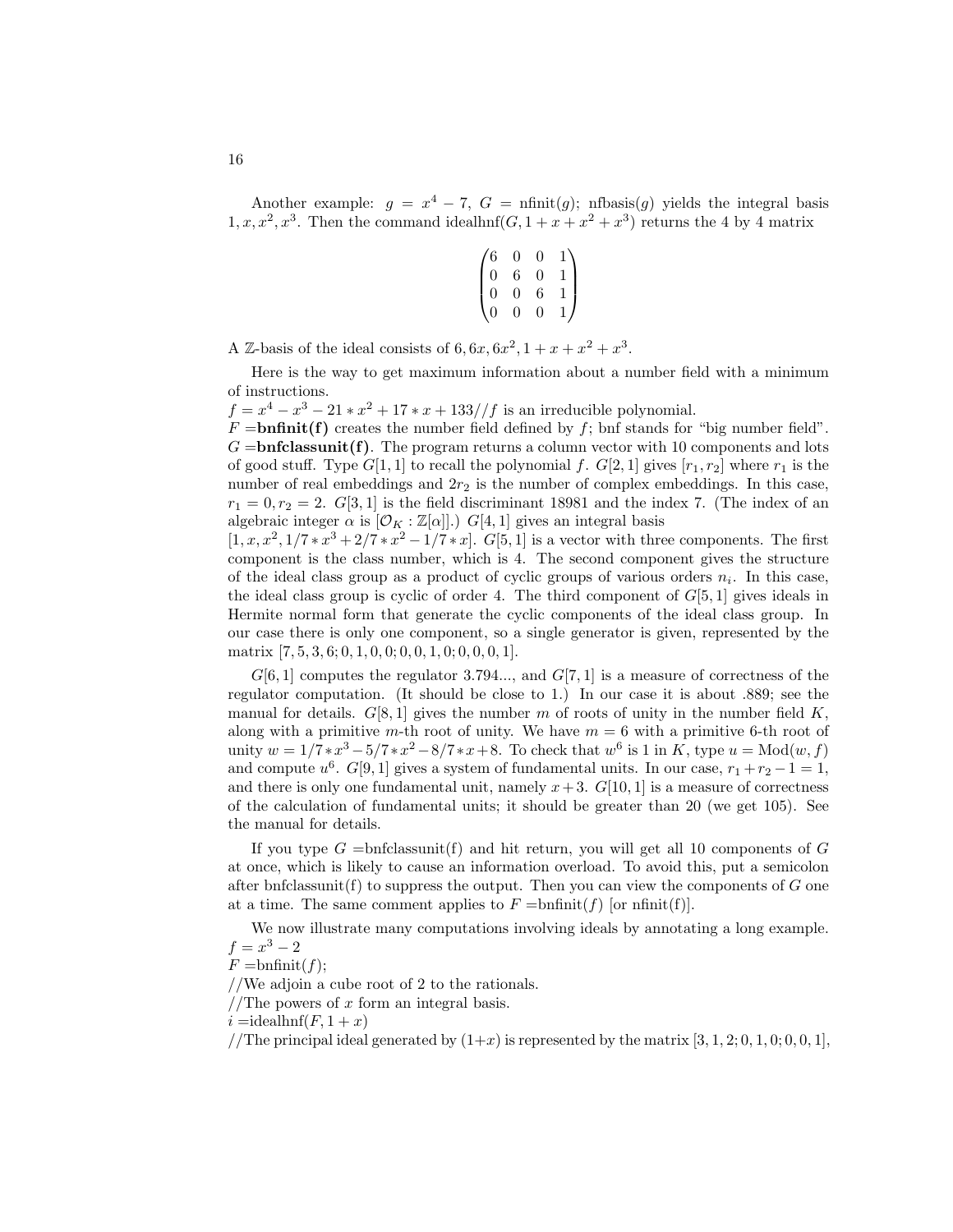//so the generators are  $3, 1 + x$  and  $2 + x<sup>2</sup>$ .

$$
j = \text{idealhnf}(F, 2+3*x)
$$

//The principal ideal generated by 2+3∗*x* is represented by the matrix [62*,* 42*,* 34; 0*,* 1*,* 0; 0*,* 0*,* 1]. **idealcoprime(F,i,j)**

# //This command produces an element  $\alpha$  in the number field such that the ideals *i* and  $\alpha j$ //are relatively prime. In our case, the output  $[1,0,0]$ <sup> $\sim$ </sup> says that *i* and *j* are already

//coprime. On the other hand, idealcoprime( $F, i, i$ ) gives  $\left[1/3, -1/3, 1/3\right]$ <sup>\*</sup>. In general,

// the coefficients of  $\alpha$  are on an integral basis. Our case simplifies to

$$
//\alpha = 1/3 - 1/3 * x + 1/3 * x^2.
$$

### **idealaddtoone(F,i,j)**

//Given relatively prime ideals *i* and *j*, we get elements  $a \in i$  and  $b \in j$  such that  $a+b=1$ . //The result is  $a = [1, -2, -3]^\sim$ ,  $b = [0, 2, 3]^\sim$ . In general, the coefficients of a and b are //on an integral basis.

## **idealadd(F,i,j)**

//This adds the two ideals  $i$  and  $j$ . As expected, the sum is the unit ideal.

## **idealintersect(F,i,j)**

//The intersection is represented by [186*,* 166*,* 158; 0*,* 1*,* 0; 0*,* 0*,* 1].

 $a1 = 1 - 2 * x - 3 * x^2$ 

 $i1 =$ idealhnf(*F,a*1)

//We create the principal ideal generated by  $a_1$ , which is [159, 88, 47; 0, 1, 0; 0, 0, 1].

## **idealmul(F,i1,i)**

//This returns the product of the ideals  $i1$  and  $i$ , which is  $[159, 105, 64; 0, 3, 2; 0, 0, 1]$ .

//But if we multiply  $1 - 2*x - 3*x^2$  by  $1 + x$  in the number field, we get, using  $x^3 = 2$ ,  $\sqrt{(-5-x-5*x^2)}$ . The command idealhnf( $F, -5-x-5*x^2$ ) produces the same matrix  $// [159, 105, 64; 0, 3, 2; 0, 0, 1],$  as expected.

Commands with the prefix "nfelt" automatically convert a polynomial to an element in a number field, in other words, it is not necessary to type  $Mod(g, f)$ . We continue the example with  $f = x^3 - 2$ .

 $a = x^2 + 3 * x + 5$  $b = x + 1$ 

**nfeltdiv(F,a,b)** computes  $a/b$  in the number field, which is  $x^2 + 3$ .

$$
c = x^2 + 2
$$

**nfeltdiveuc(F,b,c)** finds an algebraic integer *q* such that  $b - qc = r$  is "small". We get  $q = x$  and  $r = -x - 1$ . The same result is obtained by applying the command **round()** to the output of  $n\text{feltdiv}(F, b, c)$ .

**nfeltmul(F,a,b)** multiplies *a* and *b* in the number field. The result is  $4 * x^2 + 8 * x + 7$ . **nfeltdivmodpr(F,x,y,P)** computes  $x/y$  modulo the prime ideal *P*.

**nfeltmul(F,x,y,P)** computes *xy* modulo the prime ideal *P*.

Let  $F$  be the number field defined by the monic irreducible polynomial  $f$ . If  $q$  is a polynomial with integer coefficients,we convert *g* to an element of the number field with the command  $y=Mod(g,f)$ .

 $trace(y)$ ,  $norm(y)$ ,  $charpoly(y)$  find the trace, norm and characteristic polynomial of  $y$ , respectively. The minimal polynomial is the unique irreducible factor of the characteristic polynomial.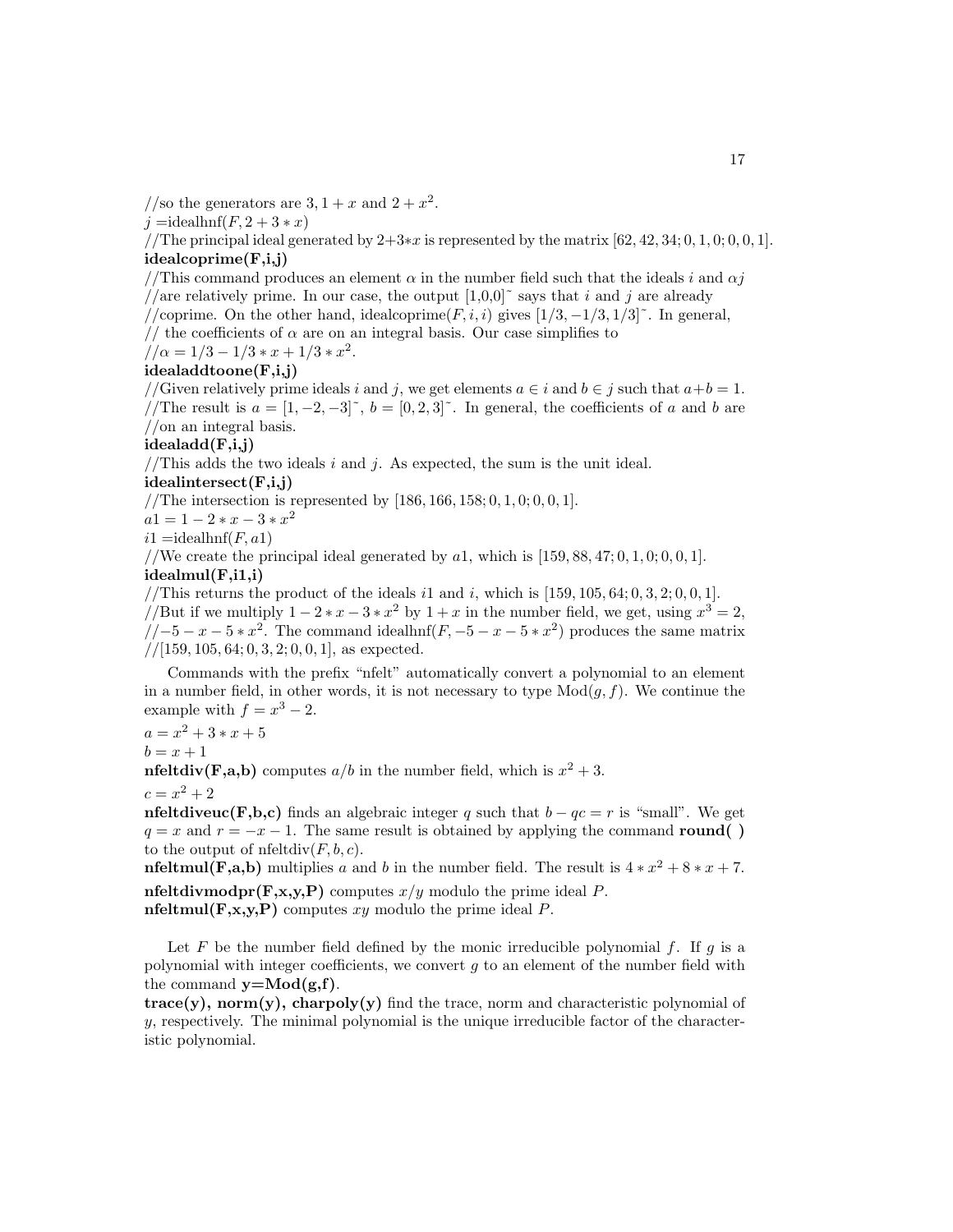We now consider factoring of prime ideals in extensions. Let *F* be the number field defined by the monic irreducible polynomial  $f(x) = x^3 + 10 \times x + 1$ .

**idealprimedec(F,2)** factors (2) in the ring of algebraic integers of  $F$ . The output is  $[[2,[1,1,0]^\sim,1,1,[1,1,1]^\sim,[2,[1,1,1]]^\sim,1,2], [1,1,0]^\sim]$ ]]. The first factor is  $(2,1+x)$  (coefficients are on an integral basis, in this case  $1, x, x^2$ . The ramification index and residue class degree are  $e = 1$  and  $f = 1$ . The term  $[1,1,1]^\sim$  can be ignored. The second factor is  $(2, 1 + x + x^2)$  with  $e = 1$  and  $f = 2$ .

Similarly, the command idealprimedec( $F$ , 13) yields, ignoring the last term of the output,  $[13,13,0,0]^\sim, 1,3]$ . Thus (13) remains prime, with  $e = 1$  and  $f = 3$ . The command factormod  $(f, 13)$  confirms that f is irreducible over  $\mathbb{F}_{13}$ .

Here are some other useful commands.

**polred(f)** finds polynomials with "reasonably small" coefficients defining subfields of the number field defined by *f*.

**idealinv**( $\bf{F}, i$ ) computes the inverse of the ideal *i* in the number field  $\bf{F}$ .

**ideallist(F,B)** lists all ideals of norm  $n, n = 1, 2, \ldots, B$ .

**idealnorm(F,i)** computes the norm of the ideal *i* in the number field  $F$ .

**idealpow(F,i,k)** computes the *k*-th power of the ideal *i* in the number field  $F$ .

**idealprincipal(F,a)** creates the principal ideal generated by the algebraic number *a* in the number field *F*.

**bnfisprincipal(F,i)** tests whether the ideal *i* is principal (this holds iff the first component of the output is zero).

**idealval(F,i,P)** gives the valuation of the ideal *i* at the prime ideal *P*.

**nfeltval(F,x,P)** gives the valuation of the ideal (*x*) at the prime ideal *P*.

**F.diff** gives a Z-basis for the different of the number field F (components with respect to an integral basis).

**nfalgtobasis(F,a)** converts the expression for the algebraic integer *a* in the number field *F* in terms of algebraic numbers to an expression in terms of an integral basis.

**nfbasistoalg(F,a)** is the inverse of nfalgtobasis. For example, in the number field **nibasistodig(r,a)** is the inverse of malgtobasis. For example, in the number held  $\mathbb{Q}(\sqrt{13})$ , with  $x = \sqrt{13}$ , nfalgtobasis will convert x to [-1,2]<sup> $\degree$ </sup>. Since the integral basis  $\mathbb{Q}(\sqrt{13})$ , with  $x = \sqrt{13}$ , maigropasis will convert x to [-1,2]. Since the integral basis<br>consists of 1 and  $1/2 + 1/2 * \sqrt{13}$ , we get  $-1 + 2 * (1/2 + 1/2 * \sqrt{13}) = \sqrt{13}$ . The inverse operation will convert the vector  $[-1,2]$ <sup> $\sim$ </sup> to *x*, represented as Mod $(x, x^2 - 13)$ .

**nfrootsof1(F)** will find the number t of roots of unity in the number field  $F$ , and a primitive *t*-th root of unity, expressed in terms of an integral basis.

**nffactor(F,g)** factors the polynomial *g* over the number field *F*. Use *y* for the variable of the defining polynomial  $f$ , and  $x$  as the variable of  $g(x)$  has higher priority than  $y$ ).

**nfroots(F,g)** finds the roots of *q* in the number field *F*, with the same variable-naming convention as in nffactor.

**nffactormod(F,g,P)** factors q mod the prime ideal P, with the same variable-naming convention as above.

**nfsubfields(F,d)** finds all subfields of *F* of degree *d*. If *d* is omitted, **nfsubfields(F)** finds all subfields of *F*.

**Additional Number Field Ideas** (Thanks to Darrin Doud)

If an ideal *i* is principal, the second component of **bnfisprincipal(F,i)** will provide a generator. In general, **idealtwoelt(F,i)** will give two generators of *i* as  $\mathcal{O}_F$ -module. If one of the generators is  $0$ , the ideal is principal. An example: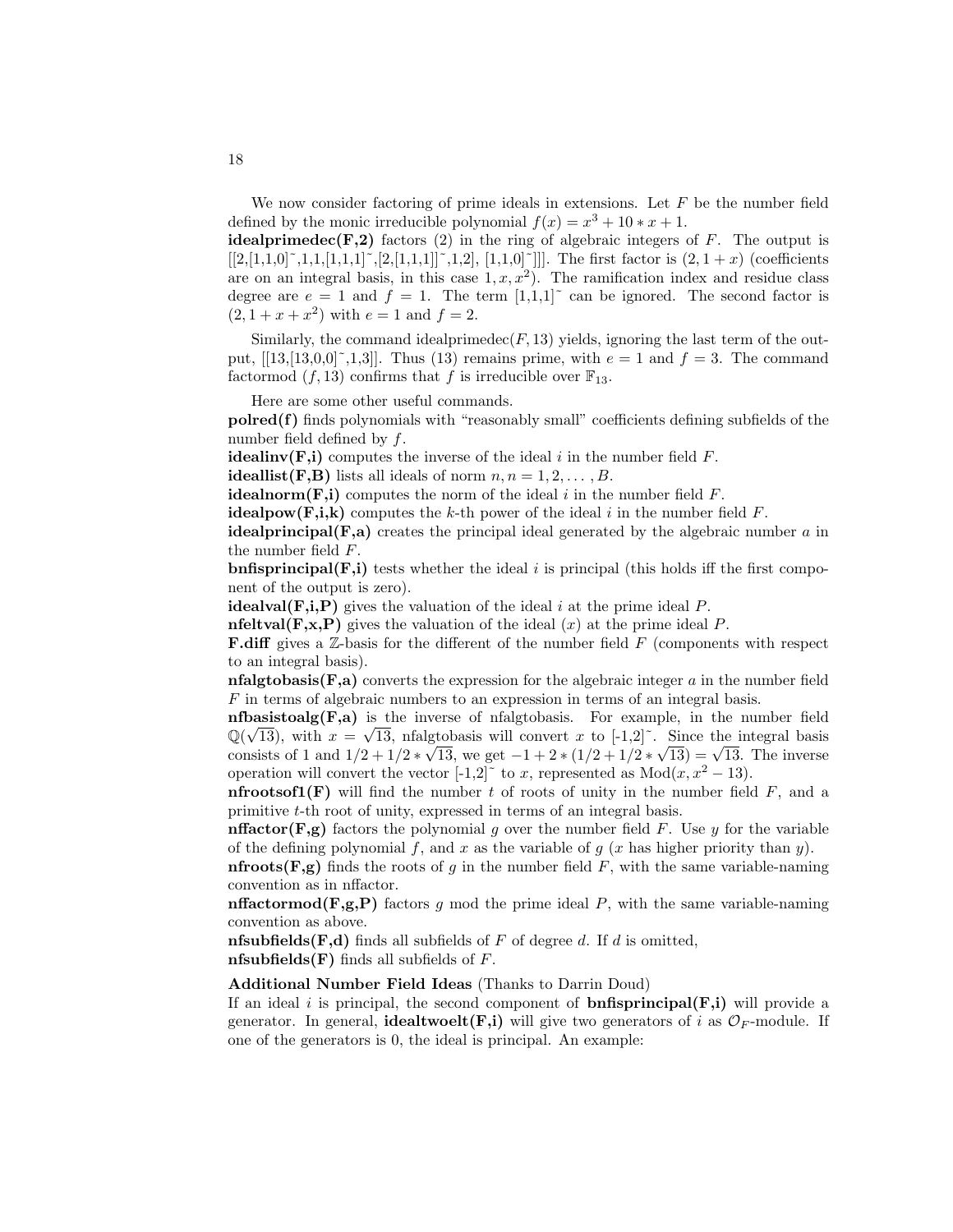$f = x^3 + 10x + 1$  $F = \text{bnfinite}(f);$  $i = \text{idealhnf}(F, 2, 1 + x) // [2, 1, 1; 0, 1, 0; 0, 0, 1]$ idealtwoelt $(F, i)/[2, [1,1,0]^{\sim}]$ . The generators are 2 and  $1 + x$ , as expected.

**polcompositum(f,g)** produces a list of polynomials defining a number field  $\mathbb{Q}(a, b)$ , where *a* is a root of *f* and *b* is a root of *g*. The list may contain more than one member because of relations between the roots. For example, let  $f = g = x^3 - 3$ . There are two polynomials on the list, and the first defines  $\mathbb{Q}(a, a) = \mathbb{Q}(a)$ . The second defines  $\mathbb{Q}(a, b)$ ,  $\mathbb{Q}(a, c)$ , or  $\mathbb{Q}(b, c)$ . (These three fields are isomorphic.) To (possibly) simplify one of these polynomials  $h$ , type **polredabs(h)**.

We have seen that in the finite field  $GF(3^2)$ , the polynomial  $x^2 + 1$  is irreducible but not primitive. Here is a general script that will find a primitive polynomial. The algorithm successively eliminates elements whose order properly divides  $p^n - 1$ .

 $\text{primpoly}(p, n, w, s, f) = f = w^{p^{n}-1} - 1; s = \text{divisors}(p^{n}-1); \text{ for } (k = 1, \text{length}(s) - 1, f = 1)$  $f/\gcd(f, w^{s[k]} - 1)$ ;factormod $(f, p)[1, 1]$ 

To get a primitive polynomial for  $\mathbb{F}_9$ , type primpoly(3,2,w,s,f). The output is  $w^2 + w + 1$ .

To clarify the general situation, look at the specific case  $p = 3, n = 2$  and consider a script for that case.

 $f = x^8 - 1$  $s = \text{divisors}(8)$  $f \circ f(k = 1$ , length $(s) - 1$ ,  $f = f/gcd(f, x^{s[k]} - 1)$  $factormod(f, 3)[1, 1]$ 

//The output is  $x^2 + x + 1$ . Note that [1,1] can be omitted in the last step. In that case, the output will be a vector whose first component is the primitive polynomial, and whose second component is the multiplicity, namely 1.

## **9. Elliptic Curves**

An elliptic curve is represented in general Weierstrass form:  $y^2 + a_1xy + a_3y = x^3 + a_2x^2 +$  $a_4x + a_6.$ 

**E**=ellinit( $[a1,a2,a3,a4,a6]$ ,1) creates an elliptic curve *E* with the given coefficients. The short Weierstrass form has  $a_1 = a_2 = a_3 = 0$ . If the flag (the "1" at the end of the sequence) is 0 or omitted, the output of  $E$  will contain 19 quantities instead of 13. In particular, if the curve is defined over  $\mathbb{R}$ , then  $E[14]$  will return the roots of the Weierstrass equation. In both cases, the first 13 quantities are  $a_1, a_2, a_3, a_4, a_6, b_2, b_4, b_6, b_8, c_4, c_6, \Delta$ (the discriminant) and *j* (the *j*-invariant). The discriminant can be recovered by either  $E[12]$  or *E*.disc, and the *j*-invariant by  $E[13]$  or *E.j* 

**elladd(E,z1,z2)** adds the points  $z1$  and  $z2$  on the elliptic curve E, with addition according to the group law. Points on the curve are represented by  $[x, y]$ , with the point at infinity represented by [0].

**ellak(E,n)** computes the coefficient  $a_n$  of the *L*-function of the elliptic curve *E*. If *n* is not prime to the conductor,  $E$  must be in minimal Weierstrass form. If it isn't, then first use **ellglobalred(E)**.

**ellan(E,n)** outputs a vector containing the first *n* coefficients of the *L*-function.